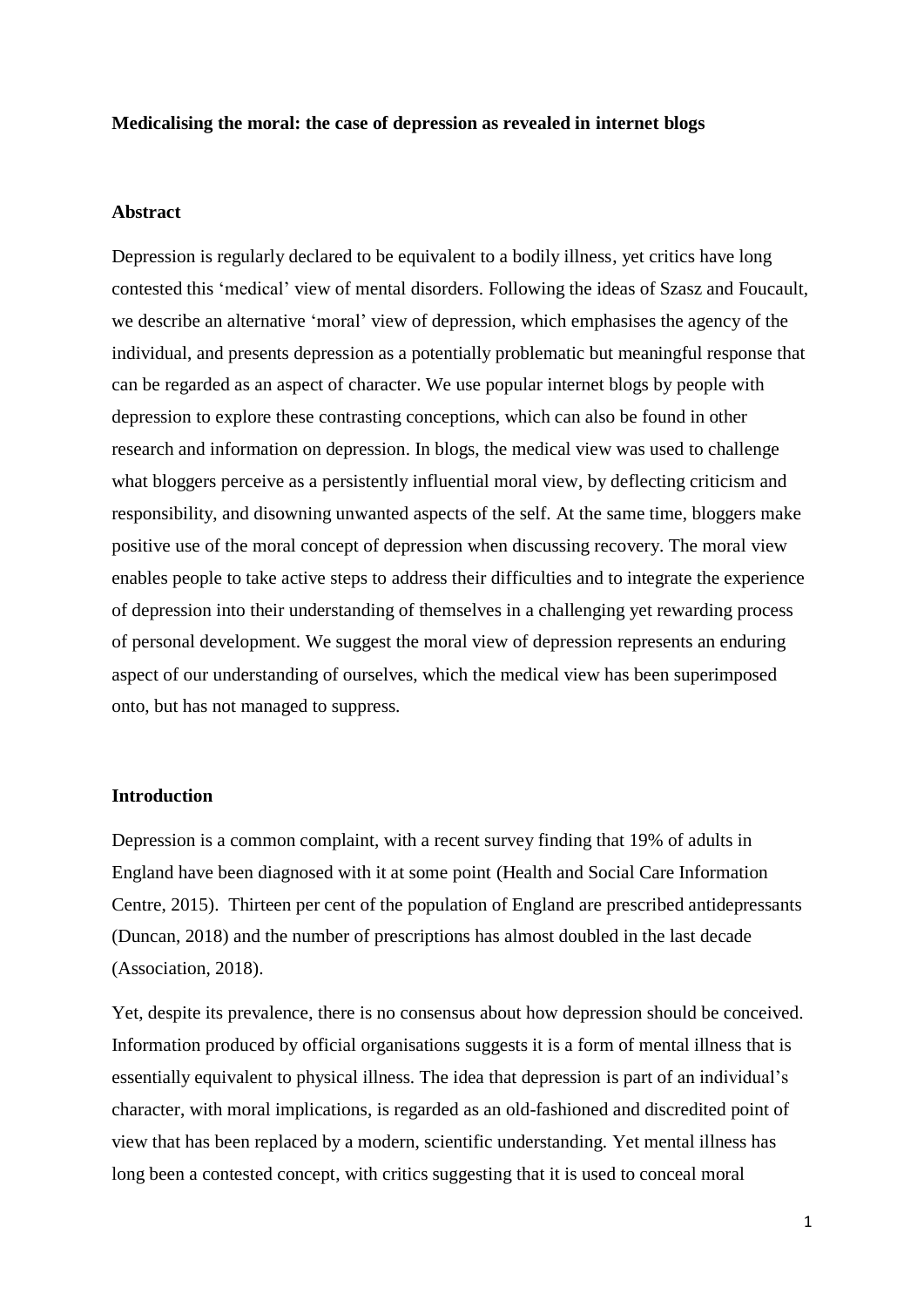evaluations of certain forms of unwanted or socially inconvenient behaviour [\(Szasz, 1970\)](#page-24-0). The contrasting views of the nature of depression are also striking features of popular internet blogs written by depression sufferers. In these blogs, people utilise the medical explanation of depression to challenge a 'moral' understanding that they perceive as extant both in their personal experience and in society at large. Despite this, bloggers themselves utilise a 'moral' framework, especially in describing their efforts to achieve 'recovery'.

The current paper sets out to articulate what we have called the 'moral' view of depression that emerges from the critique of medical conceptions of what we refer to as 'mental illness', put forward in its clearest form by the critic of psychiatry, Thomas Szasz. We call it the 'moral' view following the language used in blogs and in official information. Although there are many alternative perspectives on depression, the full implications of rejecting the medical model of depression, specifically, have not been thoroughly explored. We use empirical material to illustrate the conflicting nature of the moral and medical views of depression, and to explore reasons for the acceptance of the medical view, and for the continued survival of the moral view. We propose that the tenacity of the moral view conveys an important insight into the nature of our implicit understanding of human emotion and behaviour.

## **The moral view of depression**

There are many critiques of the medical model of mental disorder and distress, with psychologists pointing to the inappropriate medicalisation of meaningful responses to trauma and adversity [\(Johnstone, 2018;](#page-22-2) [Longden & Read, 2016\)](#page-23-0) and sociologists highlighting the various social influences and interests that drive and shape the medicalisation of social problems [\(Conrad, 2009;](#page-21-1) [Gonzalez-Moreno, Saborido, & Teira, 2015;](#page-22-3) [Pilgrim, 2019;](#page-23-1) [Shaw &](#page-24-1)  [Woodward, 2017\)](#page-24-1). Thomas Szasz was one of the first people to suggest that what we refer to as mental illness or disorder is incompatible with a medical explanation. Szasz's critique of the medical model sets it against the alternative view of people as moral agents, and points to the social and political consequences of denying this by construing behaviour as a manifestation of disease. It is worth returning to Szasz's work, therefore, to clarify what is meant by the 'moral' view of depression and to outline some of the consequences of this position.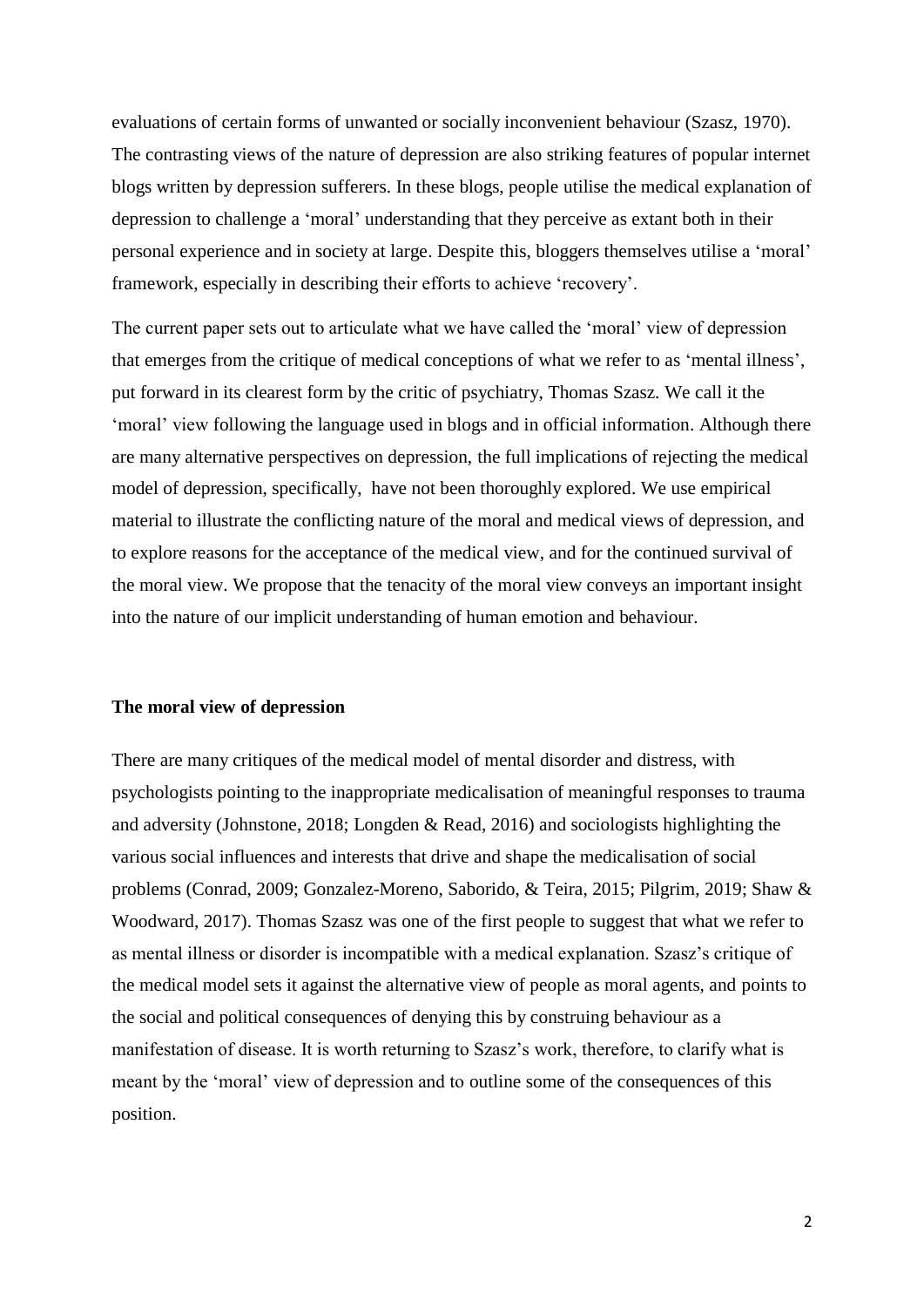Szasz famously criticised the concept of mental illness for extending the biologically-rooted concept of disease to cover situations that consist of certain forms of unwanted behaviour. Human behaviour, he pointed out, is entwined with our notions of agency and moral responsibility, and cannot therefore be equated with an impersonal state such as a bodily disease. The idea of mental illness is misleading since the mind, or the mental, cannot be distinguished from the person as a whole, who is a moral agent who makes moral choices. For Szasz, mental life and mental capacities are expressed by 'the sum total of what a person does and says' [\(Szasz, 1996\)](#page-24-2) (P 19), which can also be referred to as 'character'. Concepts such as mental illness wrongly suggest it is possible to make a distinction between an individual and her mind or behaviour.

Szasz suggests that 'human relations are inherently fraught with difficulties' [\(Szasz, 1960\)](#page-24-3)(P 117). People can behave in ways that they, or other people, find troubling, burdensome, inconvenient or frightening. When behaviour is extreme and intended to harm, it may fall foul of the criminal law, but behaviour may be bothersome without reaching such a threshold. What we refer to as 'mental illness,' Szasz proposes, is a label applied to 'patterns of conduct unwanted by self or others' [\(Szasz, 2000\)](#page-24-4) or 'personal conduct [that] violates certain ethical, political and social norms' [\(Szasz, 1970\)](#page-24-0)(P 23). Modern society seeks solutions to certain inconvenient and unwanted situations by transforming them into seemingly objective, medical problems, a process that disguises the complex moral judgements being made. As Szasz put it: 'mental illness is a myth whose function is to disguise and thus render more palatable the bitter pill of conflict in human relations' [\(Szasz, 1960\)](#page-24-3)(P 118).

Szasz is often criticised for an excessive emphasis on individual responsibility and for ignoring or downplaying the social determinants of behaviour. In contrast, the French philosopher Michel Foucault analyses the rise of psychiatry within its historical context, highlighting how changes in conceptions of madness reflect broader ideological fluctuations which in turn reflect transformations in social and economic conditions. For Foucault the medical model is the end point of a specific historical trajectory concerning the social control of unproductive and disruptive behaviour. In line with Szasz, though, Foucault highlights how designating something as mental illness amounts to a negative judgement about a form of behaviour.

Foucault suggests that the modern system for the care and treatment of the mentally disordered originates in the problematisation of economic dependency that is created by the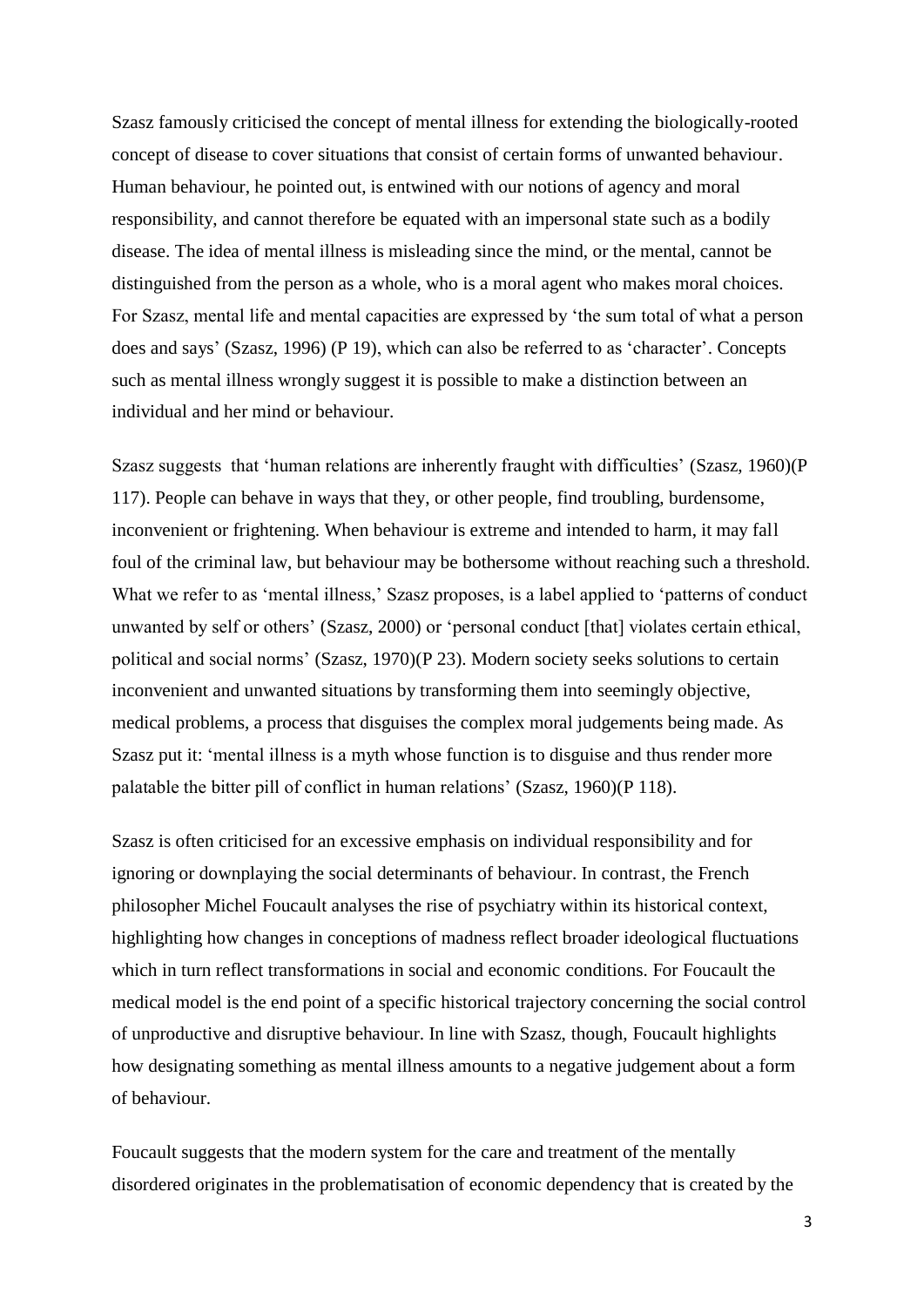capitalist industrial revolution. Non-engagement in work, for whatever reason, is deemed to be deviant and in need of rectification. When the mad start to be identified as a special case, medical explanations develop and are superimposed onto the prior moral enterprise of correcting those who are mal-adjusted to the new economic system. Hence Foucault claims 'psychiatry is a moral enterprise overlaid by the myths of positivism' [\(Foucault, 1965\)](#page-22-4) (P 276). Therefore, like Szasz, Foucault suggests that the medical approach to mental disorder obscures a deeper moral and political project aimed at managing socially undesirable behaviour. Through his historico-political analysis, Foucault shows how the medical view helps disguise a pre-existing moral framework.

Following the ideas of Szasz, people with depression should be regarded as moral agents. The situations we refer to as 'depression', are not fundamentally different from other forms of voluntary human behaviour, through which our thoughts and moods are conveyed (as opposed to involuntary 'behaviour' that is produced by a physical mechanism such as a twitch, or an epileptic fit). Therefore, people are as morally responsible for depressed behaviour as for all other behaviour. Since protracted or repeated behaviour determines what we think of as an individual's character, depression can be thought of as an aspect of character, or, in other words, as part of what constitutes the self.

By aligning depression with other behaviour, the moral view also emphasises that depression needs to be understood as a meaningful reaction to the present and past circumstances of an individual's life. Many critics of the biomedical approach, including psychiatrists R.D. Laing and Adolf Meyer, have highlighted the meaningful nature of mental illness, even its more extreme forms such as psychosis or schizophrenia [\(Laing, 1965;](#page-23-2) [Meyer, 1948\)](#page-23-3). Writers on depression note that by ascribing agency to the depressed person, the moral view can highlight the possibility of understanding and changing depressed behaviour. This may involve a process of re-evaluating the nature of one's circumstances and priorities in 'a potentially creative encounter with troubled relationships, activities, values and self-respect' [\(Martin, 1999\)](#page-23-4) (P 271).

Although the moral view is often presented in a negative light, (by bloggers in this paper and in official information), reference to the 'moral' does not necessarily imply a negative judgement. Philosophers suggest that moral responsibility should be regarded as a set of capacities that render one 'an apt candidate for moral judgements and ascriptions of moral properties' [\(Fischer, 2006\)](#page-22-5) (P33). Moral judgement (praise or blame, for example) is only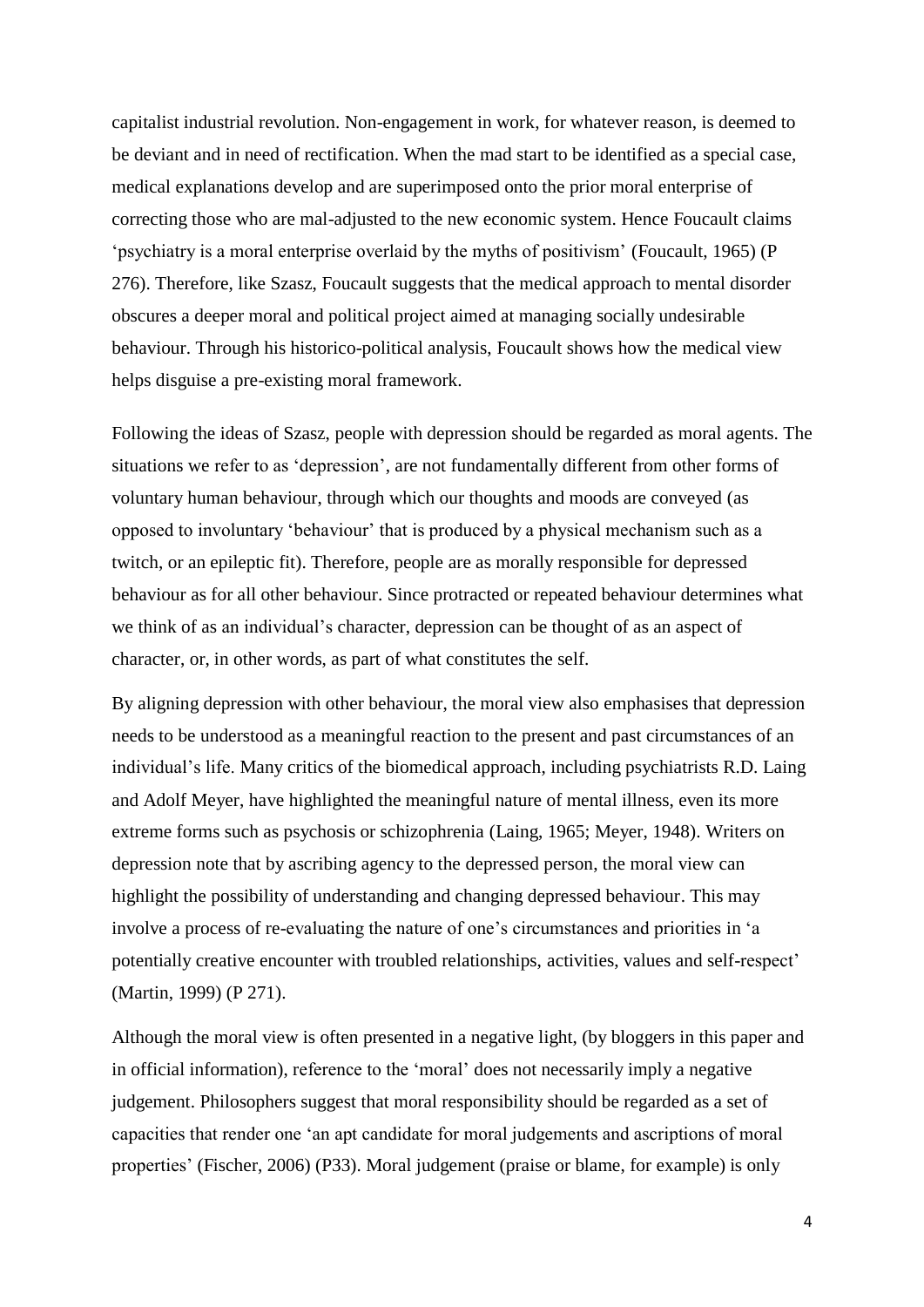valid in the presence of such capacities, but it also depends on the particular context, including prevailing social mores and norms, as well as the individual's history and circumstances. In other words, when an individual's behaviour is explicable as a reaction to a difficult situation, they are often 'excused' from blame. By highlighting the meaningful nature of behaviour, the moral view can also be seen as a pre-requisite for both the 'psychological' approach that views depression as a problematic but understandable individual response to adverse circumstances [\(Johnstone, 2018\)](#page-22-2), and social constructionist, political and feminist positions that present depression as a manifestation of structural injustice and unequal power relations [\(S. Fullagar & O'Brien, 2014;](#page-22-6) [Kokanovic et al., 2013;](#page-23-5) [McLeod, 2017\)](#page-23-6).

Szasz and Foucault both suggest that medical concepts of 'mental illness' disguise moral and political judgements about the limits of acceptable behaviour. As highlighted by sociologists who address the nature and consequences of 'medicalisation,' this is what enables medical systems to act as forms of 'social control' [\(Conrad, 2009;](#page-21-1) [Correira, 2017\)](#page-21-2). When behaviour is considered to be a mere aberration of biology, it does not have to be understood, only corrected or effaced. Hence, the medical approach can itself be seen as a political or moral orientation, since it reinforces the values that underpin society, and presents current mores as universal, natural and timeless. As author Gary Greenberg points out:

'When doctors turn suffering into symptom, symptom into disease and disease into a condition to be cured, they are acting not only as scientists but also as moral philosophers. To claim that an affliction ought to be eradicated is also to claim that it is inimical to the life we ought to be leading' [\(Greenberg, 2010\)](#page-22-7) (P 36).

In contrast, by suggesting that depression is an understandable, if possibly unwanted, reaction to particular life circumstances, the moral view challenges the assumption that everyone should be happy and fulfilled in contemporary society; that a life of hard work and selfsacrifice, such as embodied in Calvinist-inspired, capitalist values, brings its own rewards. In this way, a moral understanding of depressed behaviour questions the universality of modern social values and raises questions about the sort of world we live in.

The 'moral' view of depression can therefore be summarised as having the following components: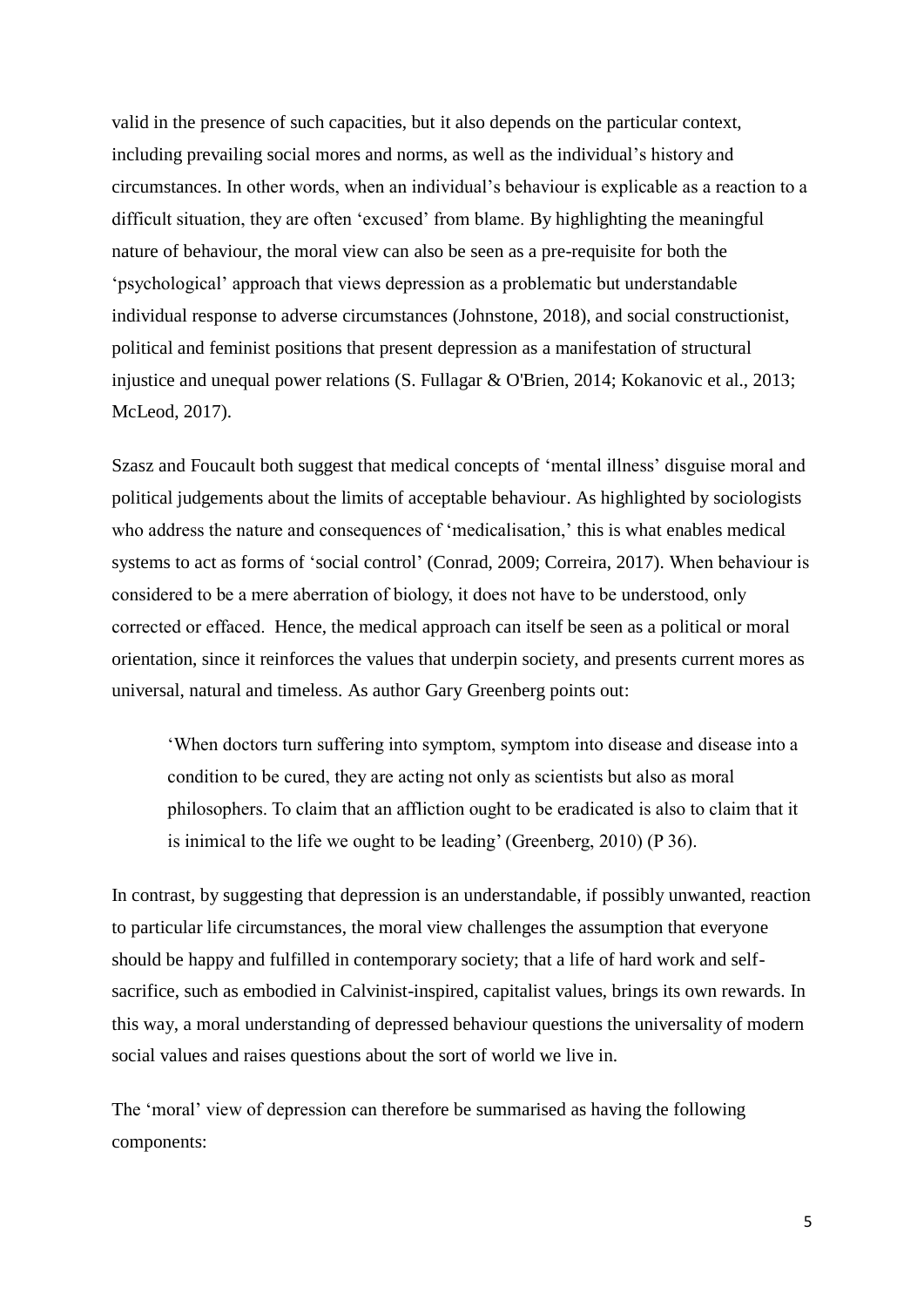Depression is a meaningful response to social and personal adversity that is not distinct from 'normal' emotions and their behavioural expression.

Depression may evolve into inconvenient and unwanted patterns of behaviour, which fail to conform to current social expectations and demands.

To the extent that all our feelings and behaviours contribute to make us who we are, depression may come to be regarded as a feature of the individual's character.

Individuals with depression are morally responsible for their behaviour, though this does not equate to negative moral judgement.

## **The medical versus the moral in official information**

The modern view of depression as a common medical illness started to emerge in the 1960s alongside the marketing of antidepressant drugs [\(Healy, 1997;](#page-22-8) [Moncrieff, 2008\)](#page-23-7). This view holds that depression is a pathological condition caused by particular biological abnormalities. Although no such abnormalities have been demonstrated, hypotheses suggest that they may reside in certain neurochemical systems such as those involving noradrenalin or serotonin. Antidepressants are presented as specific treatments that act on the underlying physical mechanism of depression, and are sometimes suggested to work by reversing underlying imbalances in serotonin or other brain chemicals. These claims are not uncontested, however, with commentators pointing to the lack of evidence for any of the neurochemical theories of depression and challenging the idea that antidepressants have specific or clinically useful effects in depression [\(Healy, 2015;](#page-22-9) [Kirsch, 2010;](#page-22-10) [Moncrieff &](#page-23-8)  [Cohen, 2006\)](#page-23-8).

Despite the lack of confirmatory evidence, literature produced by official organisations presents depression firmly as a medical condition or disease. At the same time, it uses this idea to challenge and contest what is presented as a prior, common-sense moral understanding of depression. The National Health Service website, for example, tells us:

'Some people think depression is trivial and not a genuine health condition. They're wrong – it is a real illness with real symptoms. Depression isn't a sign of weakness or something you can "snap out of" by "pulling yourself together"'[\(www.nhs.uk, 2018\)](#page-24-5).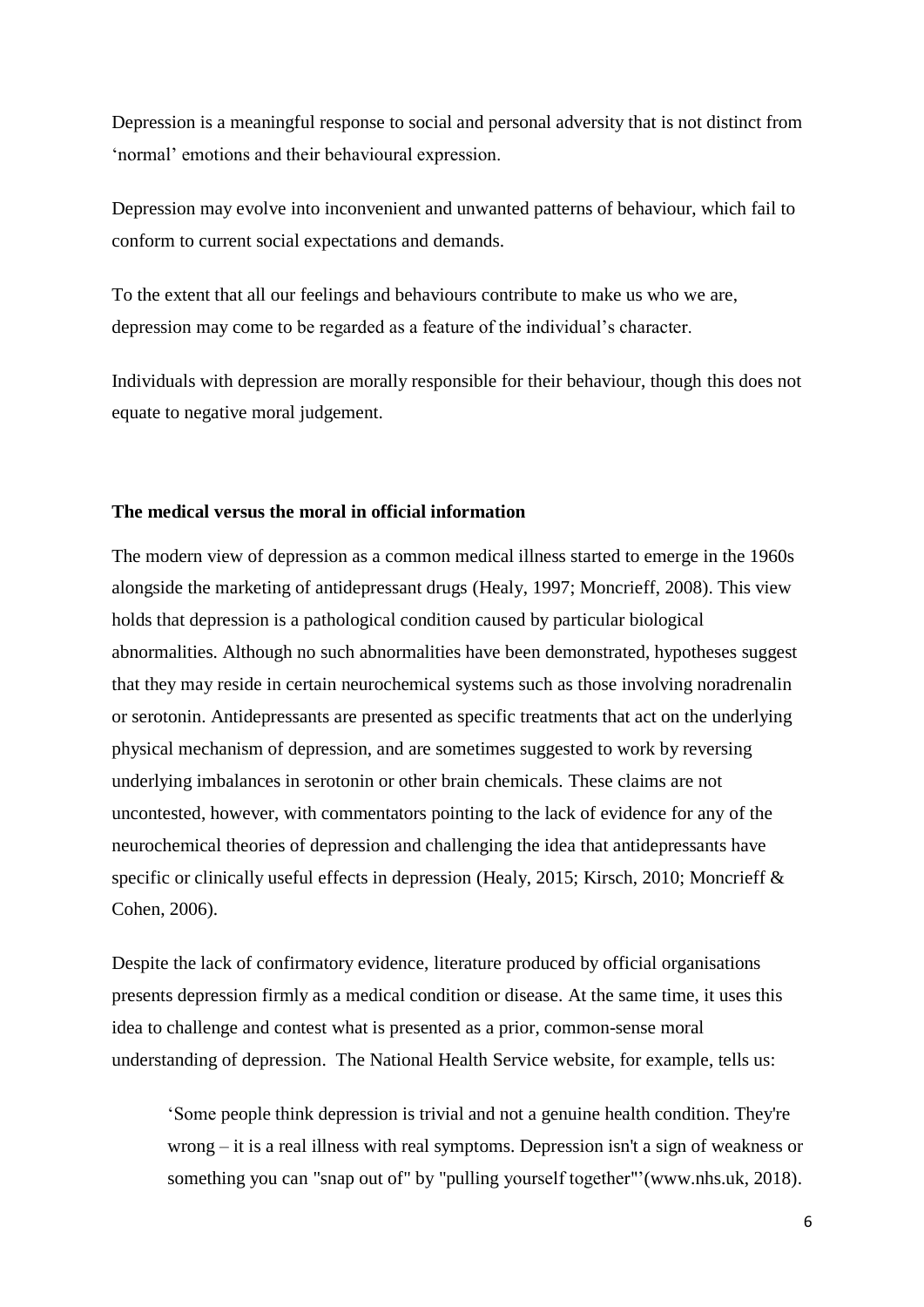This description challenges the idea that depression is a normal human response to difficult situations and denies that the depressed person is a moral agent or that people may be able to exercise some control over their feelings and behaviours. It also equates a non-medical understanding of depression with harsh moral judgement. The NIMH also emphasises that 'most people who experience depression need treatment to get better'[\(National Institute of](#page-23-9)  [Mental Health, 2018\)](#page-23-9), again implicitly contesting the claim that people may recover from depression by their own efforts.

Robert Sapolsky, Professor of Neurology at Stanford University, acknowledges in an interview with US News in 2017 how the moral point of view continues to be influential. He reprimands the public for holding such ideas, demonstrating their intuitive appeal, and illustrating the urgency with which proponents of the medical model feel they must subjugate such views:

'For far too many people suffering from major depression, or anxiety disorders or [PTSD,](https://health.usnews.com/health-care/patient-advice/articles/2017-08-22/could-wilderness-help-vets-with-ptsd) it doesn't count as a disease in their head, and thus it's something approaching being some sort of Calvinist moral failing, something that someone should be able to overcome with some gumption and resolve – something which, if you're paralyzed by it, instead means that you're weak and self-indulgent. It's incredibly important that people realize that it is a biological disorder. It's enormously harmful not recognizing it for being the disease that it is' [\(Levine, 2017\)](#page-23-10).

# **Research on understandings of depression**

Numerous qualitative studies with people who have suffered from depression have also identified varied and often conflicting understandings of depression. Much of this work reveals an underlying moral notion of depression that people hold before they encounter health services and start to be initiated into the medical approach. Participants across studies described how they thought of themselves in terms of failing to cope or live up to expectations, and how they feared the negative judgement of others [\(S. O. B. Fullagar, W. ,](#page-22-11)  [2018;](#page-22-11) [O'Brien, 2008;](#page-23-11) [Smardon, 2008\)](#page-24-6). Qualitative studies also document how people come to accept the medical view of depression as problems become more severe and entrenched [\(S.](#page-22-12)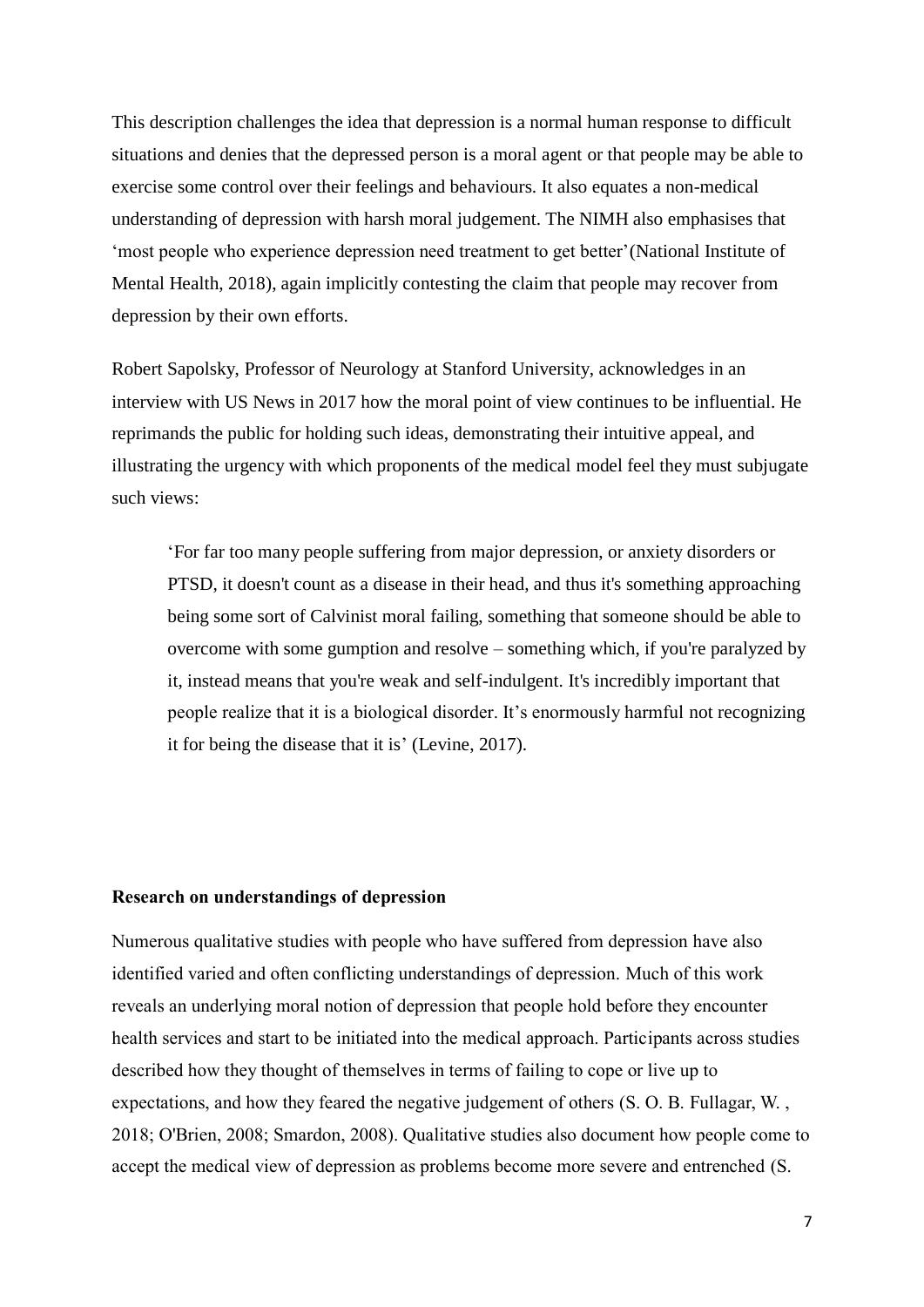[Fullagar & O'Brien, 2013;](#page-22-12) [Rogers, May, & Oliver, 2001;](#page-23-12) [Smardon, 2008\)](#page-24-6), but, nevertheless, often remain ambivalent or conflicted about aspects of medical explanations and treatments [\(Barr & Rose, 2008;](#page-21-3) [Kokanovic et al., 2013;](#page-23-5) [Smardon, 2008\)](#page-24-6). When it comes to recovery, individuals frequently express non-medical understandings of depression that emphasise agency and the possibility for personal change [\(S. Fullagar, 2009;](#page-22-13) [S. Fullagar & O'Brien,](#page-22-12)  [2013\)](#page-22-12).

Qualitative research has also identified contrasting views on the meaning of antidepressant medication. Antidepressants provide a powerful symbol of the medical notion of depression, that in turn can help provide certainty and stability [\(McLeod, 2014\)](#page-23-13). While it seems that some people accept the medical hypothesis that antidepressants can help to normalise an underlying biological malfunction, others remain uneasy about relying on drugs, and fear a loss of their agency or authenticity [\(Barr & Rose, 2008;](#page-21-3) [Malpass et al., 2009;](#page-23-14) [McLeod, 2014;](#page-23-13) [Stevenson](#page-24-7)  [& Knudsen, 2008\)](#page-24-7).

The social and economic determinants of depression have also been explored, including how these can play out in people's lives. Feminist writers, in particular, analyse the relationship between the expectations placed on women by modern society, to be selfless caregivers or superwomen, for example, and the experiences of depression and recovery [\(S. Fullagar &](#page-22-6)  [O'Brien, 2014;](#page-22-6) [Kokanovic et al., 2013;](#page-23-5) [Lafrance, 2006\)](#page-23-15). They show how depressed women often judge themselves as having failed to fulfil social expectations, yet also how they start to resist expectations and adjust their values and priorities during the process of recovery [\(S.](#page-22-6)  [Fullagar & O'Brien, 2014\)](#page-22-6). Ideas that stress the relationships, networks and 'assemblages' in which agential capacities take place have started to be articulated. Instead of looking within the individual to explain depression, these focus attention on the social, economic, relational and geographical contexts in which people both become depressed and strive to recover [\(S.](#page-22-11)  [O. B. Fullagar, W. , 2018;](#page-22-11) [McLeod, 2014\)](#page-23-13).

Although none set out a moral view of depression, as such, qualitative researchers identify the 'tensions between different epistemological assumptions' [\(S. Fullagar & O'Brien, 2014\)](#page-22-6) (P 116). Fullagar and O'Brien (2014) stress the difference between explanations that highlight individual deficits on the one hand, including typical medical ideas about depression, and cognitive and behavioural models that focus on the individual as the site of the problem, and 'social determinants, personal recovery and self-responsibility' on the other (P 116). Other researchers refer to diagnosis and the illness model as a double-edged sword,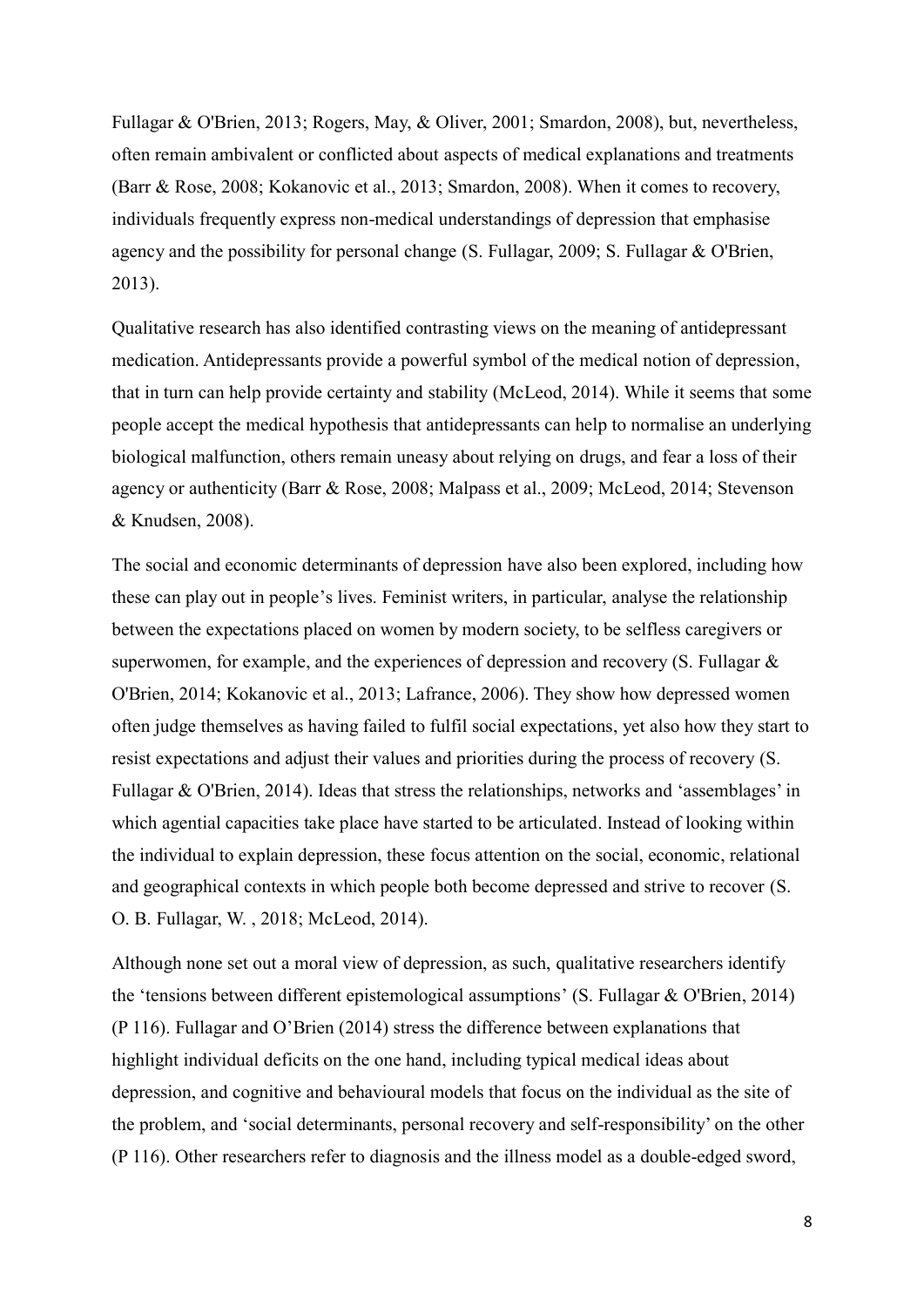describing how it can provide a consoling explanation for 'a history of difficulties and failures' on the one hand, yet also be 'enfeebling' in its denial of agency [\(Karp, 1994\)](#page-22-14)(P 23).

Surveys of the general public's beliefs about the nature of depression also indicate that 'moral' views persist despite concerted campaigns to present depression in a medical light. Surveys conducted in the 21<sup>st</sup> century in the United States, Australia, Italy and Germany indicate that between 20% and 55% of the public see depression as an expression of 'weakness of character' or some similar concept [\(Blumner & Marcus, 2009;](#page-21-4) [Dietrich, Mergl,](#page-22-15)  [Freudenberg, Althaus, & Hegerl, 2010;](#page-22-15) [Munizza et al., 2013;](#page-23-16) [Pilkington, Reavley, & Jorm,](#page-23-17)  [2013\)](#page-23-17), even though, when asked directly, the vast majority of respondents (88%) now also endorse the view that depression is caused by a chemical imbalance [\(Pilkington et al., 2013\)](#page-23-17). The public are also somewhat reluctant to accept that antidepressants or other specifically medical interventions are the most appropriate treatment for depression, with only a third to two thirds of respondents believing that these are effective or important [\(Blumner & Marcus,](#page-21-4)  [2009;](#page-21-4) [Dietrich et al., 2010;](#page-22-15) [Munizza et al., 2013\)](#page-23-16).

A review of patient surveys found thatpeople with depression are more likely to endorse a psychological model of depression as a meaningful response to adverse circumstances than a biological one [\(Prins, Verhaak, Bensing, & van der Meer, 2008\)](#page-23-18). In some surveys, respondents mention personality characteristics and their own behaviour as contributing to depression [\(Brown et al., 2007;](#page-21-5) [Hansson, Chotai, & Bodlund, 2010\)](#page-22-16). Most surveys find that the majority of people diagnosed with depression prefer psychological therapy to antidepressants or other biological treatments [\(Prins et al., 2008;](#page-23-18) [van Schaik et al., 2004\)](#page-24-8).

Official literature, qualitative research and population surveys all concur, therefore, in identifying what can be termed a moral view of depression which challenges and conflicts with the medical view.

# **Depression blogs**

The following material is taken from an analysis of internet blogs written by people who identify themselves as having depression. Research on the internet is becoming more important as social interaction on the internet increases. The internet is a major arena for the articulation of discourses and debate, in particular around issues of health and illness [\(Hookway, 2008;](#page-22-17) [Lupton, 2014\)](#page-23-19). Blogs have the additional advantage of being spontaneously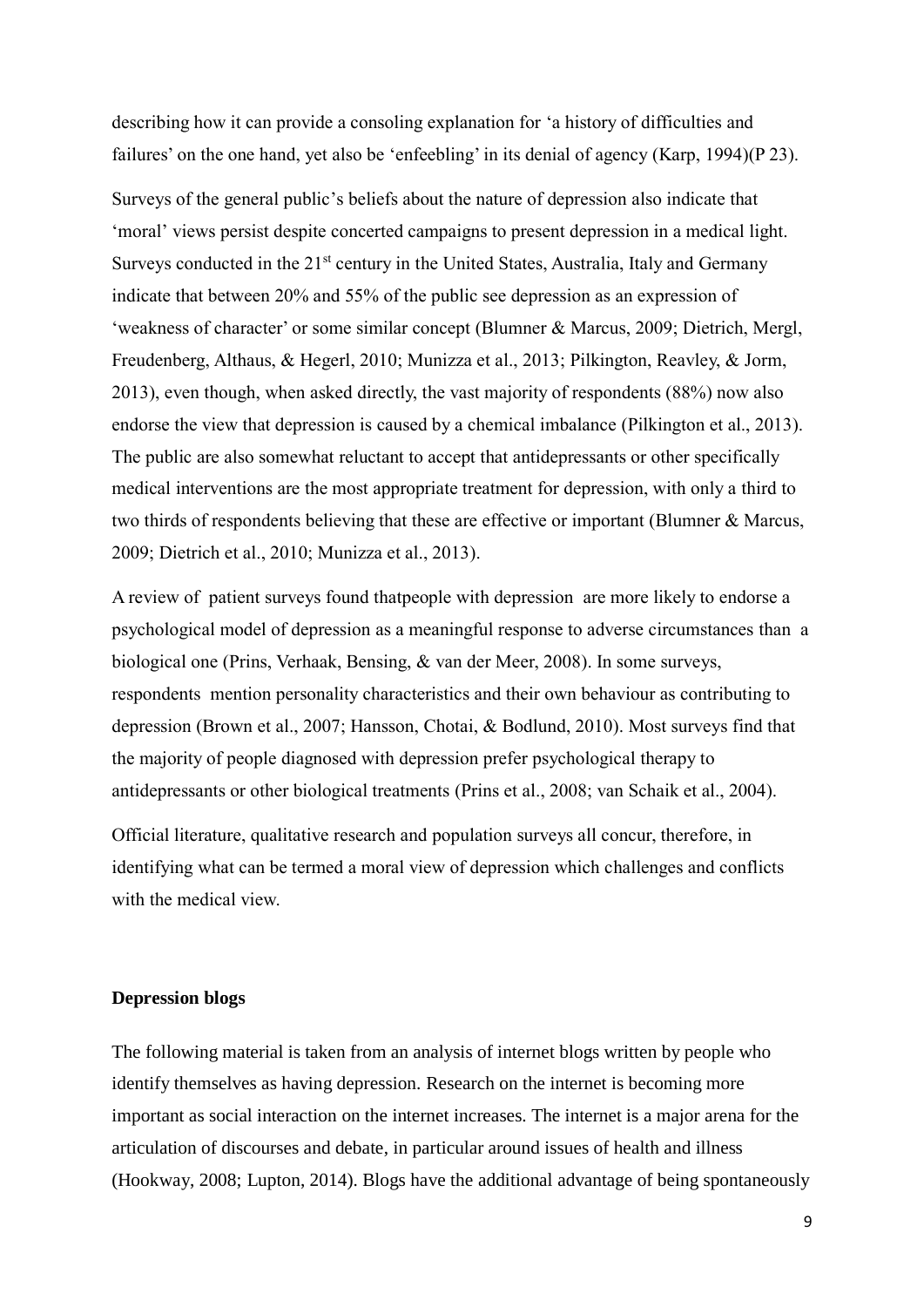produced, and not influenced by the requirements of research settings, or researcher's questions. These personal accounts are usually reflexive and introspective exercises, and can be viewed as a detailed example of the dynamic process of the construction of an illness narrative. This refers to a narrative in which a person comes up with ways of understanding and explaining their illness, including its aetiology and place in the story of their life[\(Kangas,](#page-22-18)  [2001\)](#page-22-18).

In order to identify the blogs most likely to be read by other people, and hence to be influential, we selected the first ten blogs, with more than 20 posts that appeared in four out of five Google searches carried out between the 13th May and the 15th September 2016. The search terms used were "depression blog" after trialling different variations and combinations of these words, these words in this order were selected because they returned the most hits.

Current advice on using material from the internet is to consider ethical issues on a study by study basis (Denscombe, 2014; British Psychological Society, 2013). Guided by an 'Ethics of Care' approach (McKee & Porter, 2009) and previous research using blogs (Brownlow & O'Dell, 2002; Clarke & van Amerom, 2008; Kotliar, 2016), the strategy developed for the current study involved the use of blogs that were accessible without a password, based on the justification that these blogs are in the public domain. As an insurance, bloggers were also contacted personally and all gave their consent for their material to be used in the research. Ethics permission was not sought, as it was not usual for research involving material in the public domain at the time the research was initiated, but nevertheless, the research followed University College London's ethics committee guidance delivered subsequently for similar projects. Hence bloggers were assigned a number for use in the text, and all reference to them was anonymised, and demographic characteristics are only provided for the group as a whole. Minor details within presented quotations are altered to preserve bloggers' anonymity.

A thematic analysis of the blogs was conducted, using a hermeneutic approach, proposed by Stepnisky [\(Stepnisky, 2007\)](#page-24-9) and based on Taylor [\(Taylor, 1989\)](#page-24-10), in which human life is conceived of as an interpretive enterprise, and attention is given to the language and symbols of interpretation, while remaining grounded in everyday realities. For this, introspective, interpretive narratives of illness are a rich source of data. We present some key themes that emerged from our analysis that illustrate the arguments put forward above.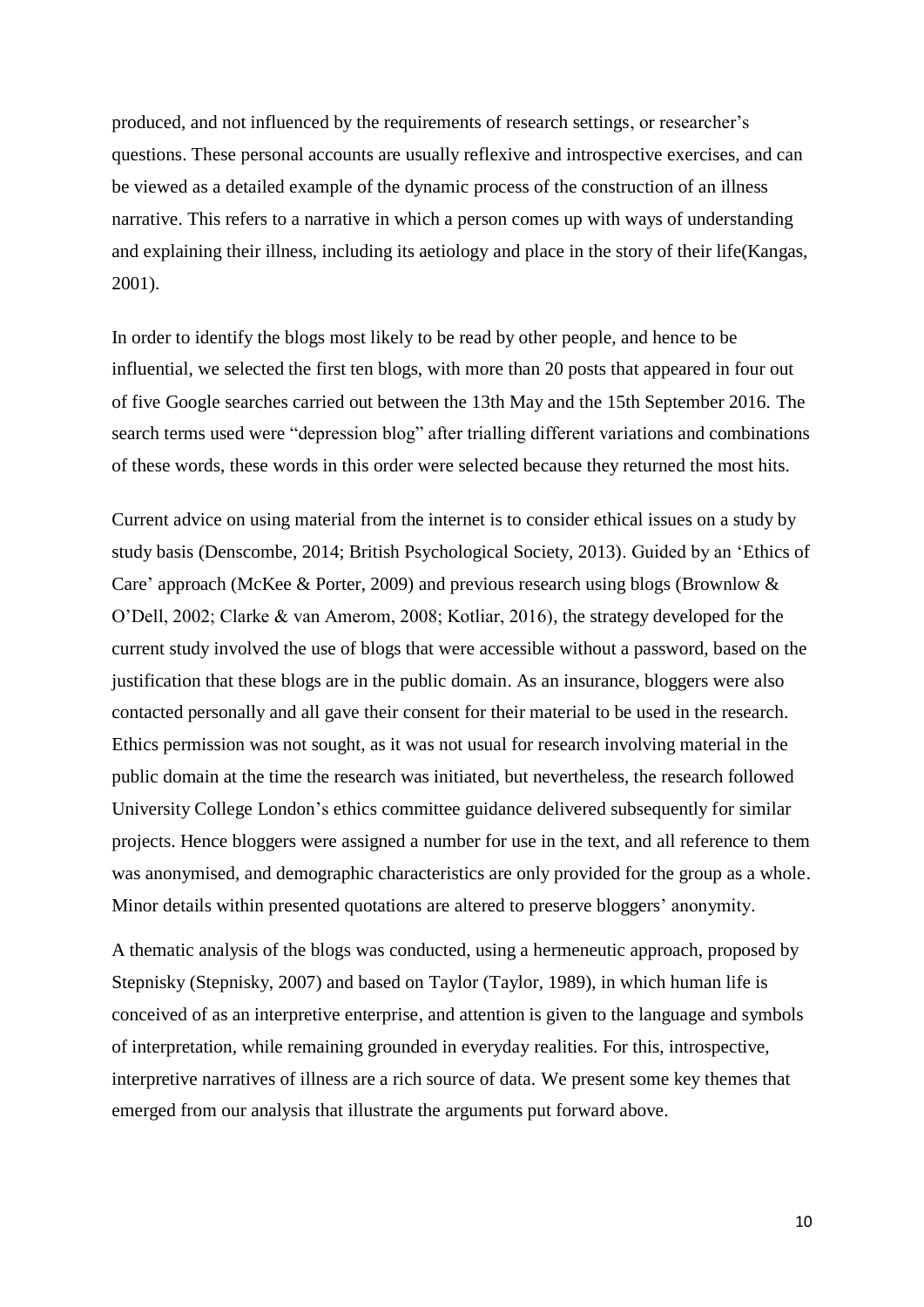# **Characteristics of bloggers**

Seven bloggers were women and three were men. Seven lived in the US, two in Canada and the origin of the other was not given. The youngest blogger was in his 20s, and the three eldest (among the seven who revealed their age) were in their 50s. Seven were in employment. Bloggers had been diagnosed with depression for between one year and 'decades,' and they had been blogging for one to 12 years. One blog contained over 100 posts, and the others ranged from 31 to 91 posts. All bloggers had taken antidepressants at some stage. Seven were still taking them and three had stopped.

## **Presentations of depression in blogs**

A key feature of all the blogs was the co-existence of both the medical and moral understandings of depression. Bloggers presented the standard medical view of depression as a brain-based disorder equivalent to other medical conditions, and most of them affirmed the importance of antidepressant treatment as a means of overcoming depression. As with official information, the medical view was often presented in order to contest and oppose a moral view of depression, the latter being present, implicitly or explicitly, in all the blogs. Some bloggers reported their internal struggles to suppress their own moral understanding of their situation; others were challenging views they regarded as prevalent within the community in general, or among friends or colleagues. Many bloggers used the medical view to separate themselves from their depression. On the other hand, all bloggers described their recovery in moral terms. Recovery was presented as a process of intentional change in how people perceived the world and lived their lives- a process that could be conceived as a deliberate attempt to change their character. Thus, in both what they denied and what they embraced, bloggers revealed an enduring, underlying moral understanding of the nature of depression.

### *The medical view of depression*

In line with other qualitative research [\(Barr & Rose, 2008;](#page-21-3) [McLeod, 2014;](#page-23-13) [O'Brien, 2008;](#page-23-11) [Rogers et al., 2001\)](#page-23-12) all bloggers expressed some form of biological explanation of depression, and most reproduced the typical medical view. Bloggers referred to depression as an 'illness' or a 'biological brain disease' (B02) and often cited the idea that it was the result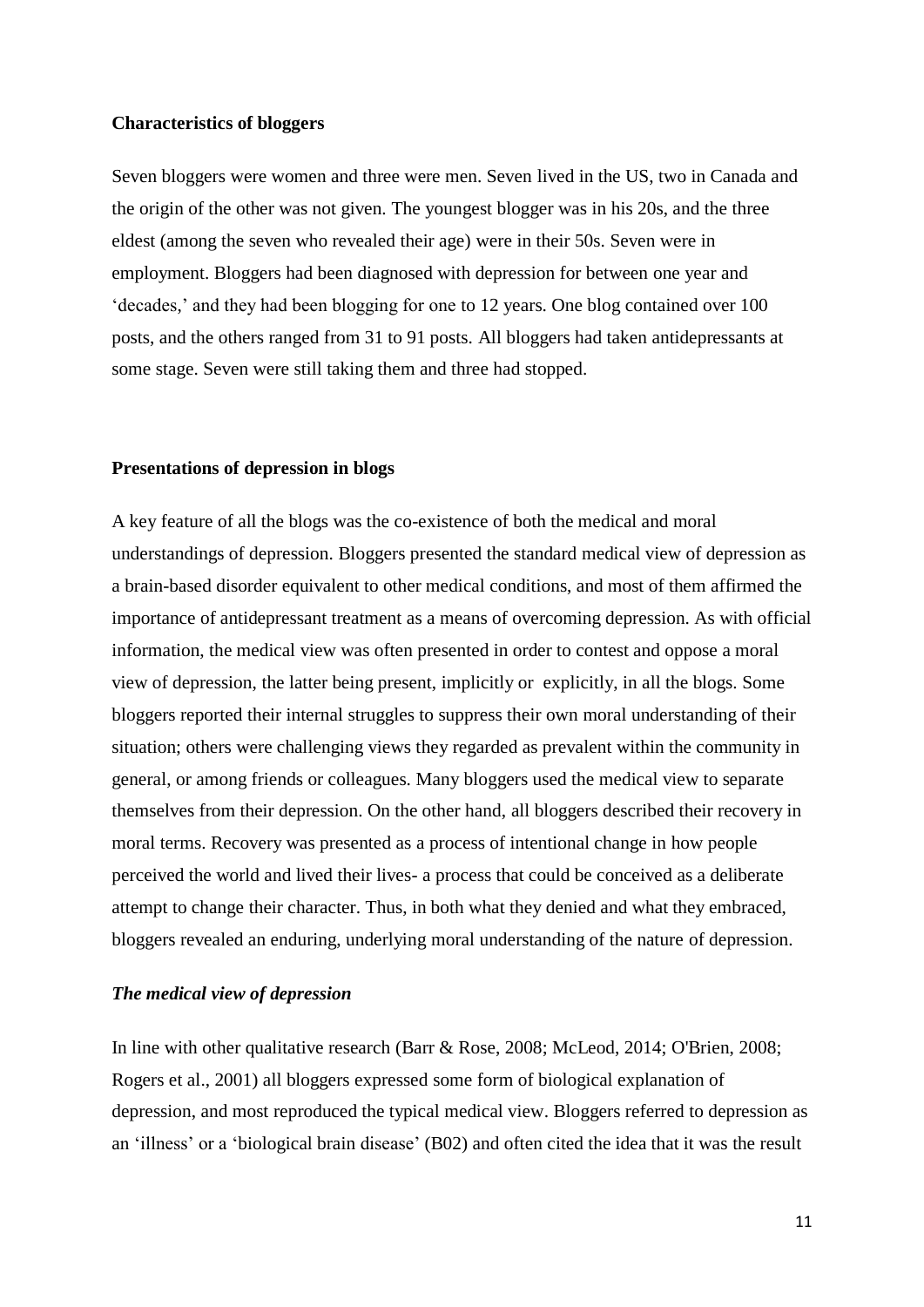of a brain chemical imbalance. One blogger described how she thought that people with depression do not have enough '"happy" chemicals' in the brain (B01).

The idea that depression is equivalent to familiar bodily diseases is repeatedly stressed in order to demonstrate the distinctiveness and severity of the individual's situation, and the need for medical treatment. One blogger compared depression to having a brain tumour and elsewhere he explains that he needs medical care for his depression just as he would if he had an appendicitis or diabetes (B02).

Receiving medical treatment is closely connected with the idea of depression and other mental disorders being discrete medical conditions that have a biological cause. Antidepressants, for example, are described as specific agents that 'lift' or 'normalise' depression and return the individual to a state of 'health' (B06; B08). The idea that there is a delicate balance between medication and depression-inducing brain chemicals that requires precisely the right dose and type of drug is expressed by one blogger who describes the long process of finally finding the right dose to 'normalise' her mood (B06).

As McLeod (2014) found in her qualitative study, medication symbolises the validation of suffering through representing the medical view. This was also evident in the blogs. Through the prescription of medication, intangible internal distress is rendered objective and visible: medication becomes the currency of distress, with bloggers explaining how medications need to be increased to reflect the severity of their symptoms (B02). One blogger protests that people did not believe she had depression because she was not taking medication (B04). Without medication, the medical status of her situation, and its associated legitimacy, remains precarious.

# *Countering the moral view of depression*

### *a) Failure and responsibility*

As in official information, the medicalised understanding of depression was often invoked by bloggers to counteract the moral view of depression as a state of worthlessness that sufferers could be held responsible for. Thus the medical and moral views of depression are frequently juxtaposed in sections that discuss the nature of depression. One blogger describes how she thought of herself as a 'failure,' a bad mother and a 'horrible person' until she realised that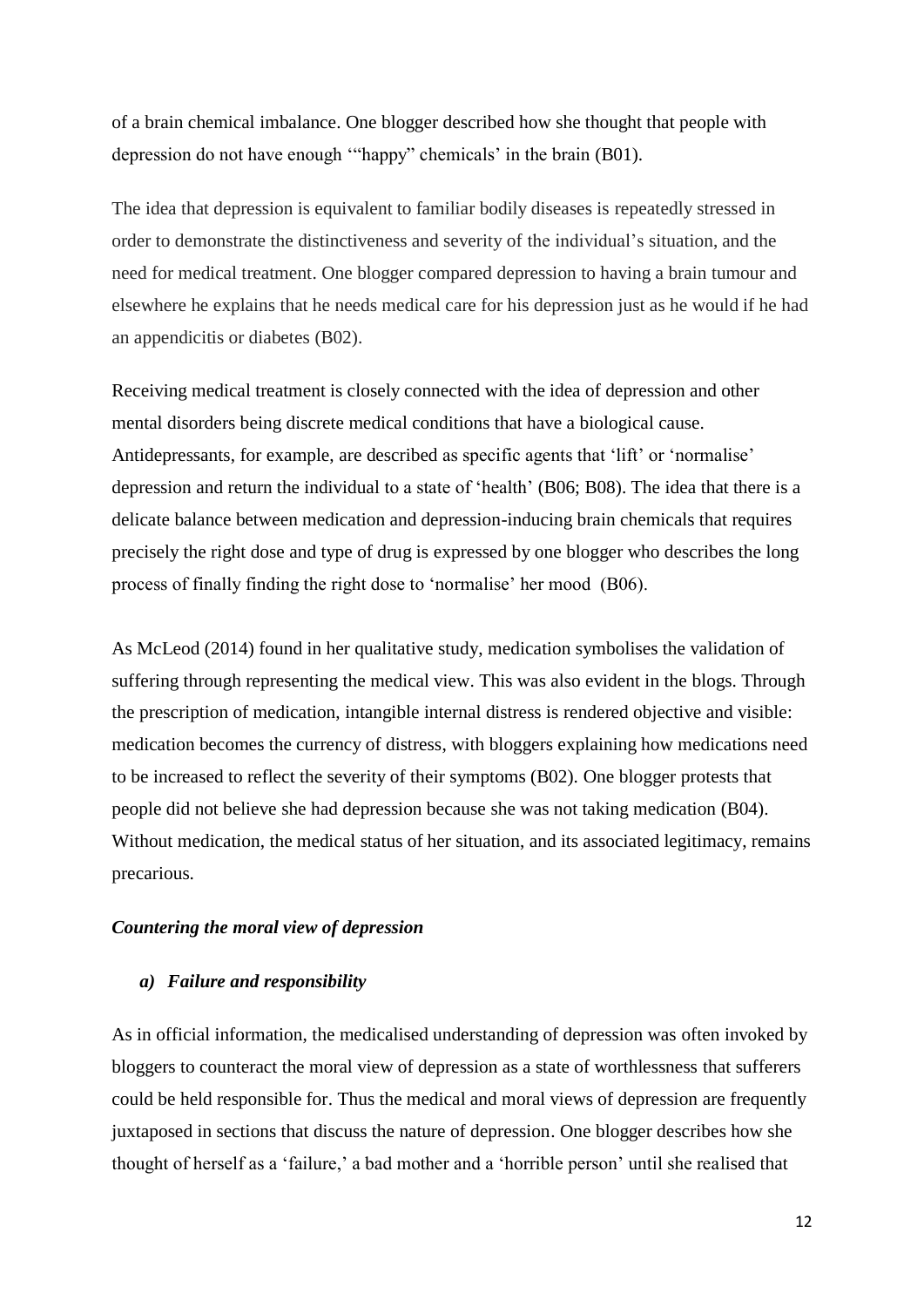she had an illness; an illness that can affect anyone, even the 'loveliest people' (B09). This view of the blogger as an unworthy person follows directly from the idea that she is responsible for her own behaviour. The medical notion that depression is a disease challenges this view because of the general acceptance that illness and disease are bodily processes that are not amenable to voluntary control. In fact, another blogger explicitly describes how depression is beyond a person's control because it is a 'medical condition' (B07).

Another blogger, who works in a company in a professional capacity uses the medical view of depression in a similar manner to counter the charge that depressed people are 'lazy or inept'. She thinks that many people do not consider depression to be an illness, and think of it as an 'excuse' to avoid having to work too hard (B06). She also describes how people with depression can harbour the same thoughts, blaming themselves for being 'incompetent' and lacking the motivation to fulfil the demands of their job. They castigate themselves for their lack of success. Instead of taking responsibility and blaming themselves, she urges that they should recognise that they are not work-shy, they are 'sick'.

Countering the idea that individuals are responsible for their behaviour when depressed is important to the bloggers because it helps to reduce their own feelings of shame and deflect blame. Several bloggers assert that depression is not 'anyone's fault' and not something to be 'ashamed of' (B05) Comparisons with medical conditions are used to reinforce this point of view, with bloggers suggesting that having depression is no more the fault of the sufferer than is cancer or multiple sclerosis (B02).

Along with medical language, capitalisation and specific diagnostic codes are sometimes employed to emphasise the objective, medical nature of depression, and the blamelessness of the sufferer. One blogger describes how he has 'Major Depression, Recurrent and Severe without Psychotic Features' and cites the precise diagnostic code number. This is used to stress that depression is a brain illness that is not his responsibility: 'It is an illness of my brain…That doesn't mean I'm at fault' (B02).

The insistence of such writing suggests bloggers feel that the view of depression as a moral failing is still widely endorsed and influential. Indeed, it creates the impression that they are arguing with themselves, trying to rationalise away deeply embedded and intuitive inclinations. Some bloggers articulate this internal battle with their own moral sense of depression, describing how they must subdue this view and replace it with the medical view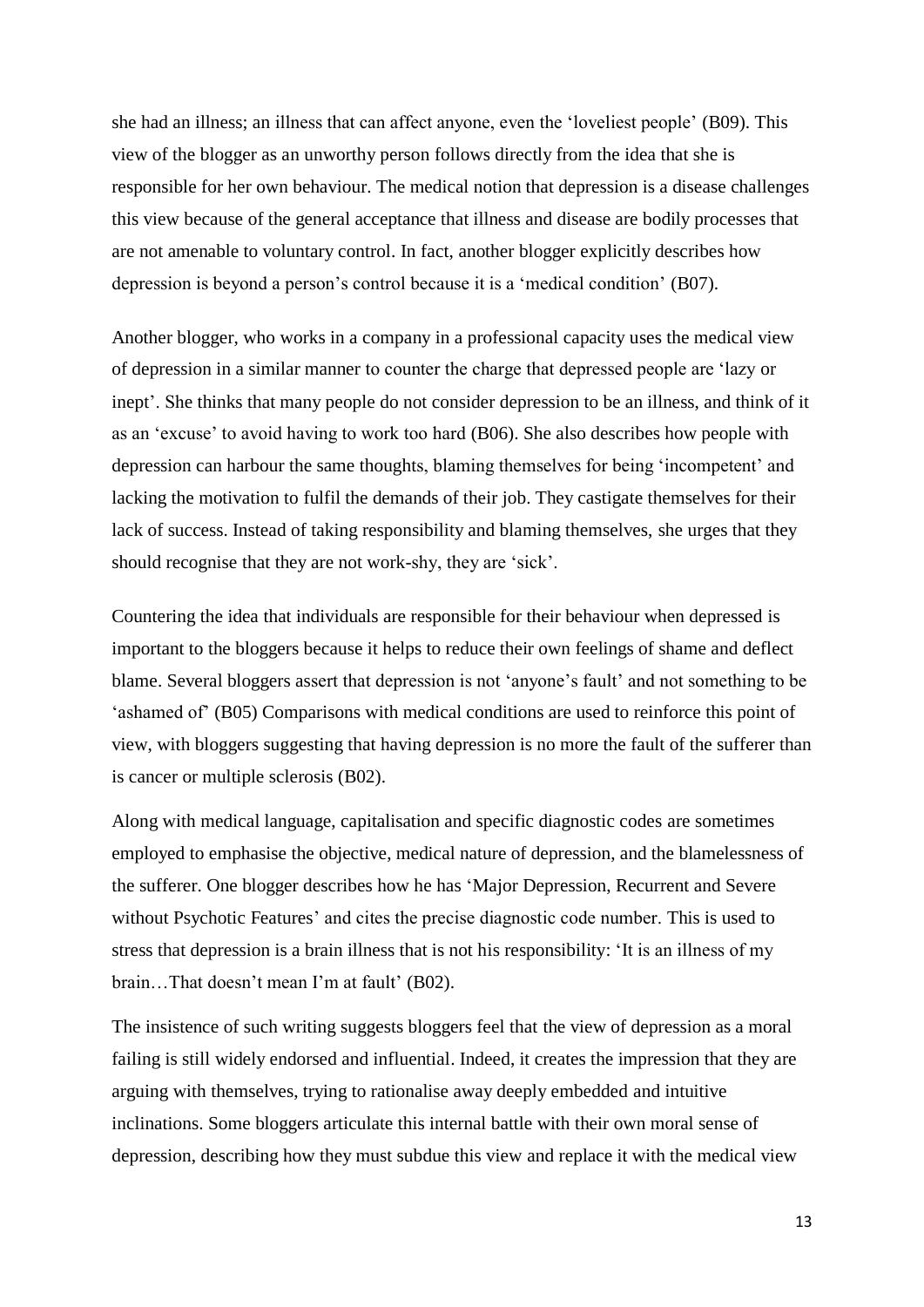that depression is a disease. Blogger 2 describes how he 'beats' himself 'up' for not being able to overcome the symptoms of depression, even though he knows it is a biological brain condition. He cannot help himself from making it a 'moral issue' and feeling that it is a negative judgement on his character, despite the fact that he 'knows' it is an illness and hence it is nothing to do with his character.

# *b) Depression and the self: It's not me, it's my depression*

The function of the medical view of depression is most graphically illustrated by the way in which it facilitates a separation between the self and depressed behaviour. The medical view deflects blame and shame from the sufferer by locating the source of the unwanted feelings in a biological process that is independent of the intentions, desires and conscious behaviour of the individual. The concept of depression as an illness is therefore directly opposed to the notion of depression as a feature of a person's character or personality, often referred to as a 'character flaw'. Among many examples, blogger 5 asserts that 'Depression and anxiety are genuine illnesses – not character flaws' (B05). The opposition of 'illness' to 'character' enables bloggers to manage their identity or self-image. Behaviour that might otherwise be a source of shame or guilt can be externalised, disassociated from the self and attributed to the illness. In this respect the blogs are reminiscent of Stepnisky's (2007) study of people's attitudes to antidepressant treatment, which highlights how the medical understanding of depression that is embodied in the taking of antidepressants can produce a separation between the self and its problems.

A common rhetorical device used to emphasise the separation between depression and the self was personification, often with depression depicted as a predator or a thief. One blogger describes depression as feeling like a 'thing' that was always ready and waiting to 'pounce' (B02). Another describes depression as an active entity that 'steals away' the person (B10). Depression has a life of its own, it is external and malicious, like the 'devil' (B06) or a 'demon' (B02). It is sometimes portrayed as the opponent in a fight that needs to be actively resisted and 'defeated' by the self (B02).

Crediting depression with human-like agency enables the sufferer to locate responsibility for past events in the depression, rather than the self. Thus, one blogger describes how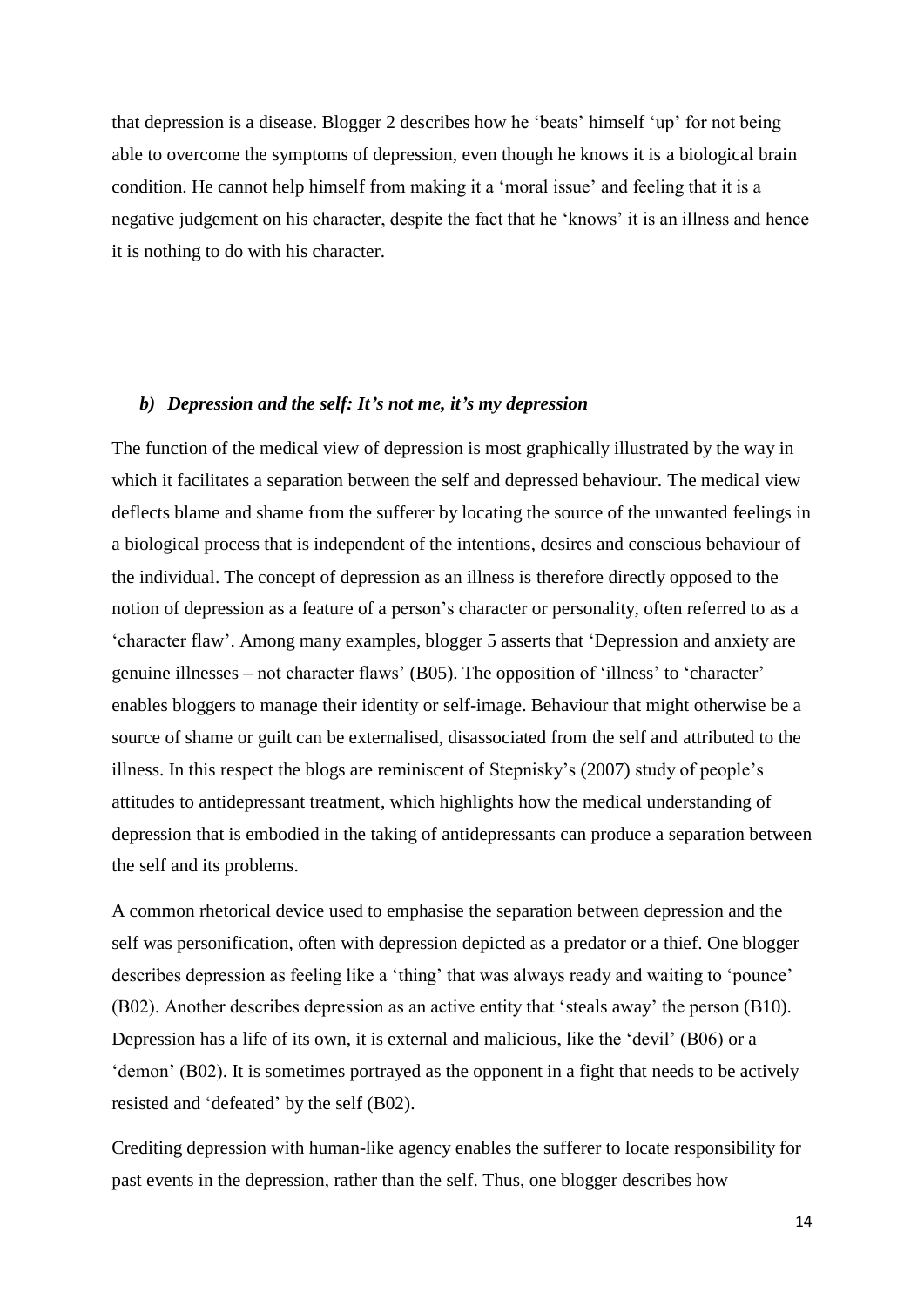depression destroyed his life like a 'wrecking ball', causing him to lose his spouse, his job, his house, precipitating him into alcohol misuse and leaving him unable to care for himself (B02).

The location of depression in the brain results in a further separation of the brain from the self, with bloggers identifying their depressed thoughts as coming from their brains, rather than themselves. One blogger says: 'I am a worthless piece of crap. My brain tells me that' (B08). In this way, agency is transferred from the self to the brain, with the brain represented as acting to undermine the real self. Another blogger describes how his brain lets dark and paranoid thoughts 'seep out' at times when he is depressed (B02).

The personification of depression employed in many blogs combined with the language of combat and effort, might reflect the difficulty bloggers had in effecting the separation they desired between themselves and their depression. It seems a more entangled view of the relation between the self and its moods lurked behind these descriptions that was not easily dislodged. One blogger expressed this difficulty directly:

'Sometimes it is difficult to separate myself from my mental illness...I forget where the mental disorder ends and where I begin' (B03).

# *Embracing the moral*

### *a) Recovery is in our hands*

Despite presenting the typical medical view of depression as a neurochemical condition that was separate from the self, the moral concept of depression was woven into bloggers' understanding of their situation, especially in regard to the process of recovery. All bloggers presented recovery as a process of personal change and development that was the responsibility of the sufferer, consistent with the idea of depression as an aspect of character.

When describing the process of recovery, bloggers make statements about how individuals are ultimately in 'control' of their 'mental health' (B04), that it is their responsibility to get better and that trying to recover is a choice that people can make (B06). These sentiments contradict those expressed elsewhere in the blogs, reflecting the ambivalence identified in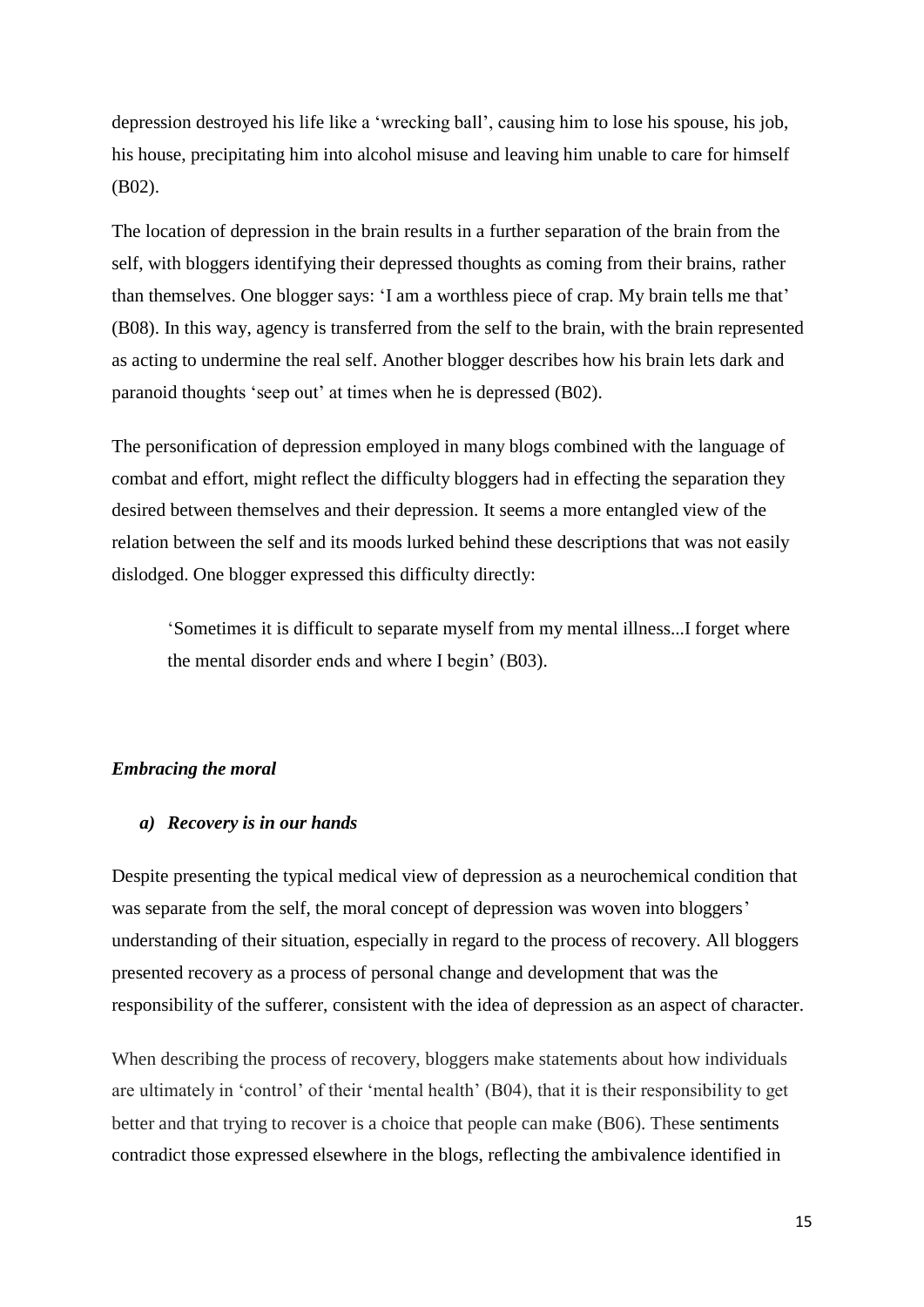other research [\(Barr & Rose, 2008;](#page-21-3) [S. Fullagar & O'Brien, 2014;](#page-22-6) [Rogers et al., 2001\)](#page-23-12). The same individuals characterise depression as a biological condition that is independent of the individual it affects in one section of a blog, but in another refer to recovery as a personallydriven, active process that requires hard work, determination and 'willpower' (B04) on the part of that individual.

One blogger recognises the tension implied by the moral view of recovery:

[It is] 'both a blessing and a misfortune that we diagnosed with mental illness hold our recovery in our own hands. It provides fuel for both endless freedom and endless self-blame. *We are both the imprisoned and the guard with the key ring.* If only I could stop dropping the keys' (B01).

In some blogs, biological and moral explanations are intermingled in the idea that the individual's actions are necessary to counteract the biological process or 'chemical warfare' that is unfolding in the brain (B04). One blogger describes the mental effort required to prevent the depressed thoughts, and the 'stories' produced by the neurochemical processes that constitute depression, from taking over, but she emphasises that relinquishing one's self to such thoughts is avoidable; she can resist it (B06).

### *b) A new 'me'*

Fullagar & O'Brien speak of recovery from depression as involving a process of personal transformation involving changes in lifestyle, activities and resistance to social expectations [\(S. Fullagar, 2009;](#page-22-13) [S. Fullagar & O'Brien, 2013,](#page-22-12) [2014\)](#page-22-6). Bloggers also describe how recovery from depression involves a purposive effort to change their outlook and priorities, in other words, to change their character. Absence of depression, the aim of a medical approach, is not the bloggers' sole aim. True recovery, according to this view, involves an internal change; developing a new orientation to life with new meanings and new values. In this way, recovery from depression is different from recovery from a physical condition. Although the latter can also involve a profound process of insight and adjustment, in the case of depression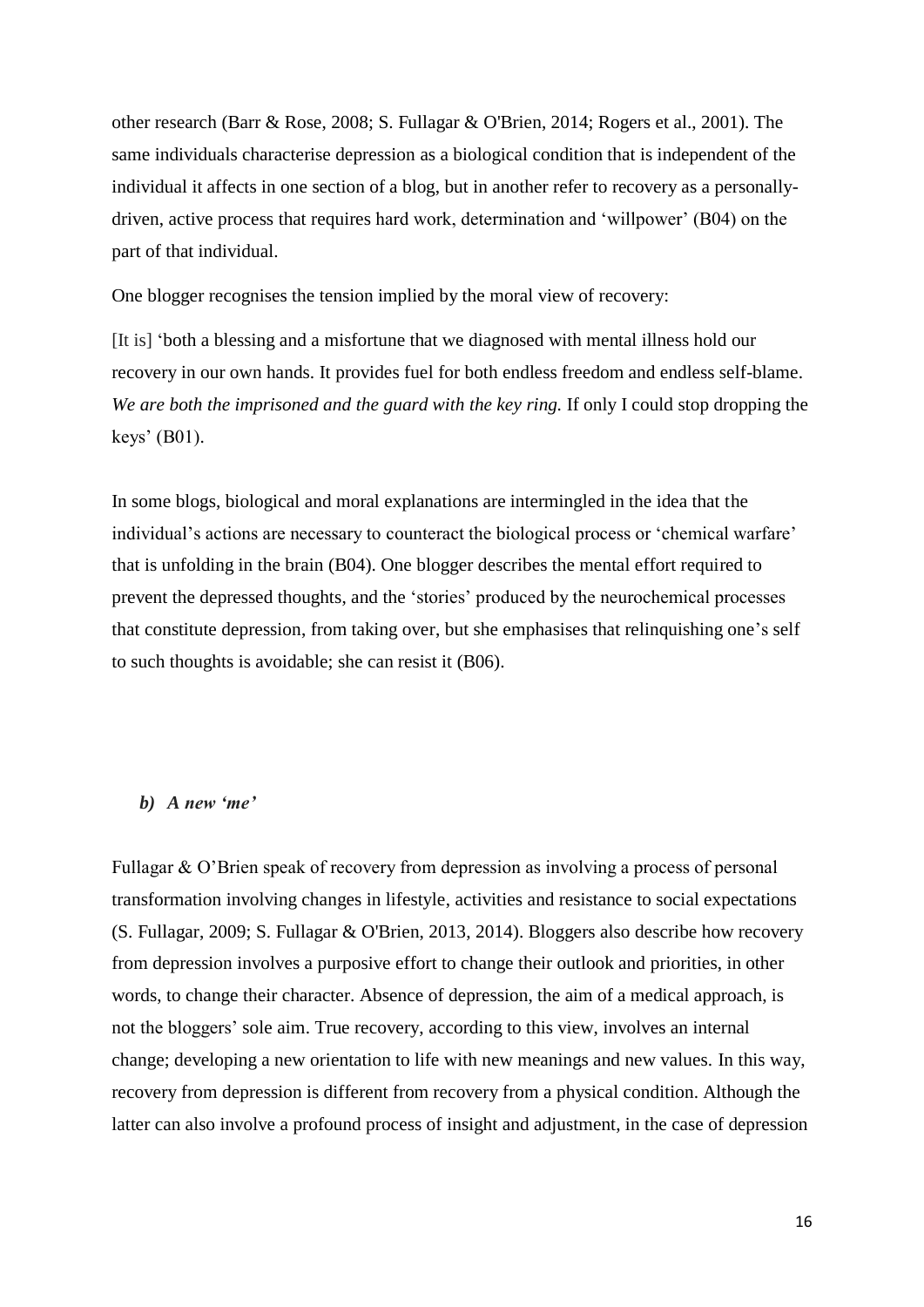the process is not simply an incidental consequence of the experience of the condition and its treatment, it is what constitutes recovery, in itself.

Two bloggers bring out this aspect of recovery most clearly. Blogger 6 describes the deliberate cultivation of gratitude as an important antidote to depression. She describes the development of this attitude as a 'choice' that is part of recognising that it is possible to take control of one's life; to take back 'the steering wheel' from depression and to experience a renewed sense of agency (B06). She links this idea with ideas about the medical nature of depression by suggesting that gratitude is not just a feeling, but is reflected in healthy activity within the brain (B06).

For this blogger, among others, the process of recovery was a personal transformation that involved calling into question the value she had formerly placed on 'success' in her career and replacing it with an entirely new way of considering what matters to her. She discusses how she has started to re-examine her previous goals and instead of asking what it takes to be successful, has started to ask what it means to lead a '*good life'* (B06).

Other comments suggest this blogger views depression as an integral and valued part of one's character, which contrasts with the separation between depression and self that is achieved through the use of the medical concept. She describes how people with depression are engaged in a heroic 'battle' against adversity, and how this reflects a strength of character that is rarely acknowledged (B06).

Blogger 5 also writes proudly about having effected a change in his values and way of life, recognising that his former lifestyle was not conducive to happiness or wellbeing. He describes having lived a fast-paced, busy life, working hard and being 'successful'. When he lost his job due to an extended period of 'crisis,' he lost all 'sense of purpose' as this had been 'wrapped up' in his career (B05). For him, recovery involved a painful process of reevaluating his life and priorities, and developing a different attitude to work. He describes how he had to learn to be in the present and to appreciate the little things that 'make life meaningful' (B05). He describes this process as forging a 'new self', which involved a difficult and protracted but ultimately rewarding journey to find a 'new normal' (B05).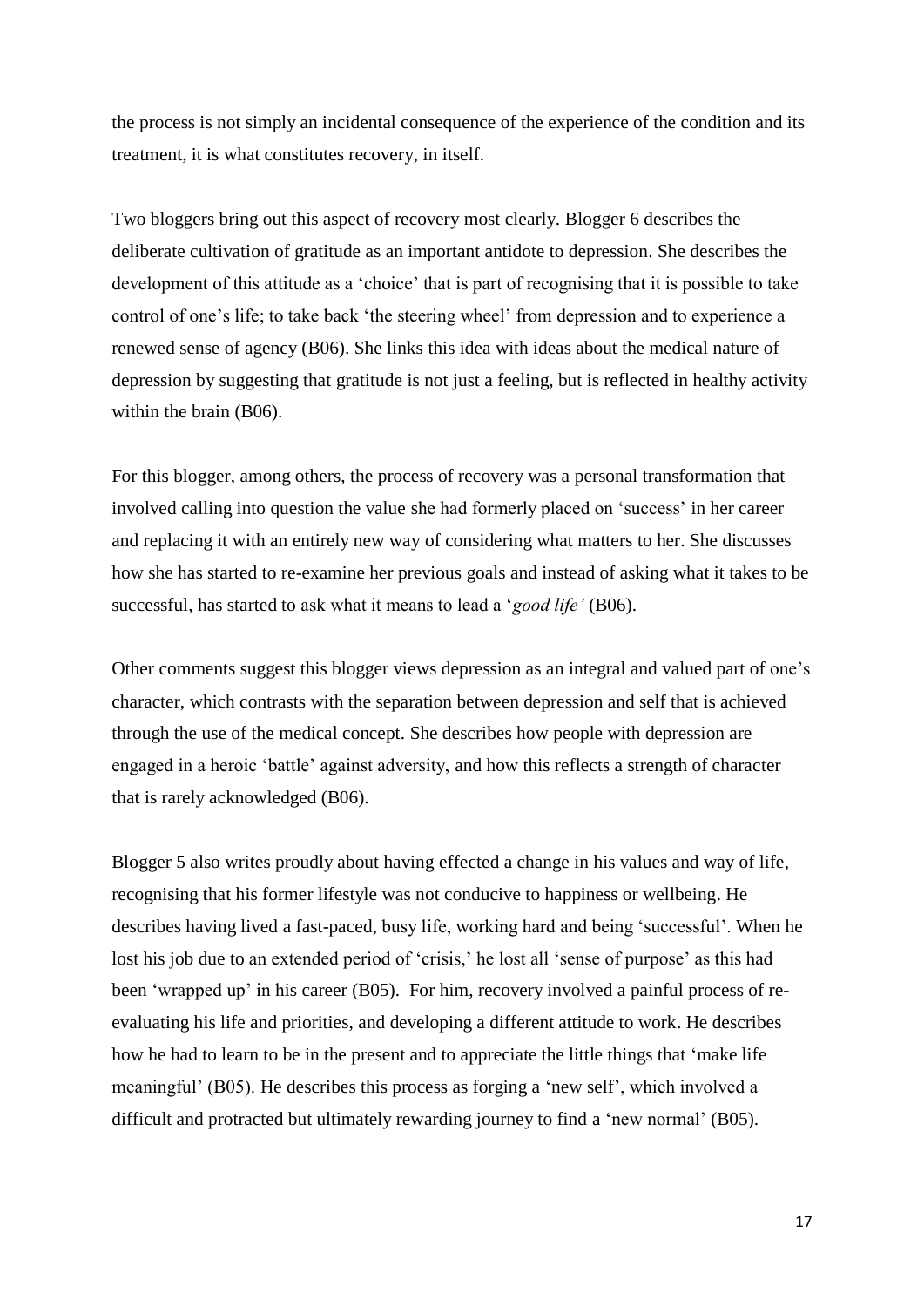Blogger 5 also illustrates how the process of transformation leads him to accept depression as a valued part of himself. At one point he asks whether having a mental illness makes one ''weak or weird or damaged' or whether it could 'make you stronger, more courageous and more beautiful?'. He calls on depression sufferers to embrace their mental illness as part of who they are (B05). At one point he personifies depression as a challenging companion on his life's journey, a part of himself he has had to master and by doing so has come to live more authentically.

# *c) The meaning of depression*

In the context of writing about the personal transformation involved in recovery, many bloggers expressed a moral understanding of the nature and origins of depression, presenting depression as a meaningful response to conventional social expectations and personal circumstances.

The bloggers whose personal transformations were described in the last section both reveal a view that depression is a consequence of modern society that values material success and encourages dedication to work at the expense of the more spiritual or communal aspects of life that are essential to happiness. Blogger 6, who elsewhere emphatically presents the medical view of depression, suggests that depression is the result of a modern materialist culture, which creates the conditions that allow 'depression to develop' (B06). In her view, depression is an understandable reaction to the inadequacy of modern aspirations for material success. She critiques the 'myth' that money and material possessions can bring happiness and links the development of mental disorder to the 'hectic' manner of modern life, which makes managing stress 'very difficult' (B06).

Blogger 5 also identifies how unrealistic expectations of what he should achieve at work had contributed to his problems. He describes how he had felt compelled to live up to an 'image of perfection.' Getting better has involved changing his priorities in order to 'take care' of himself, and this has involved developing a new attitude towards work which enables him to relinquish his prior expectations (B05).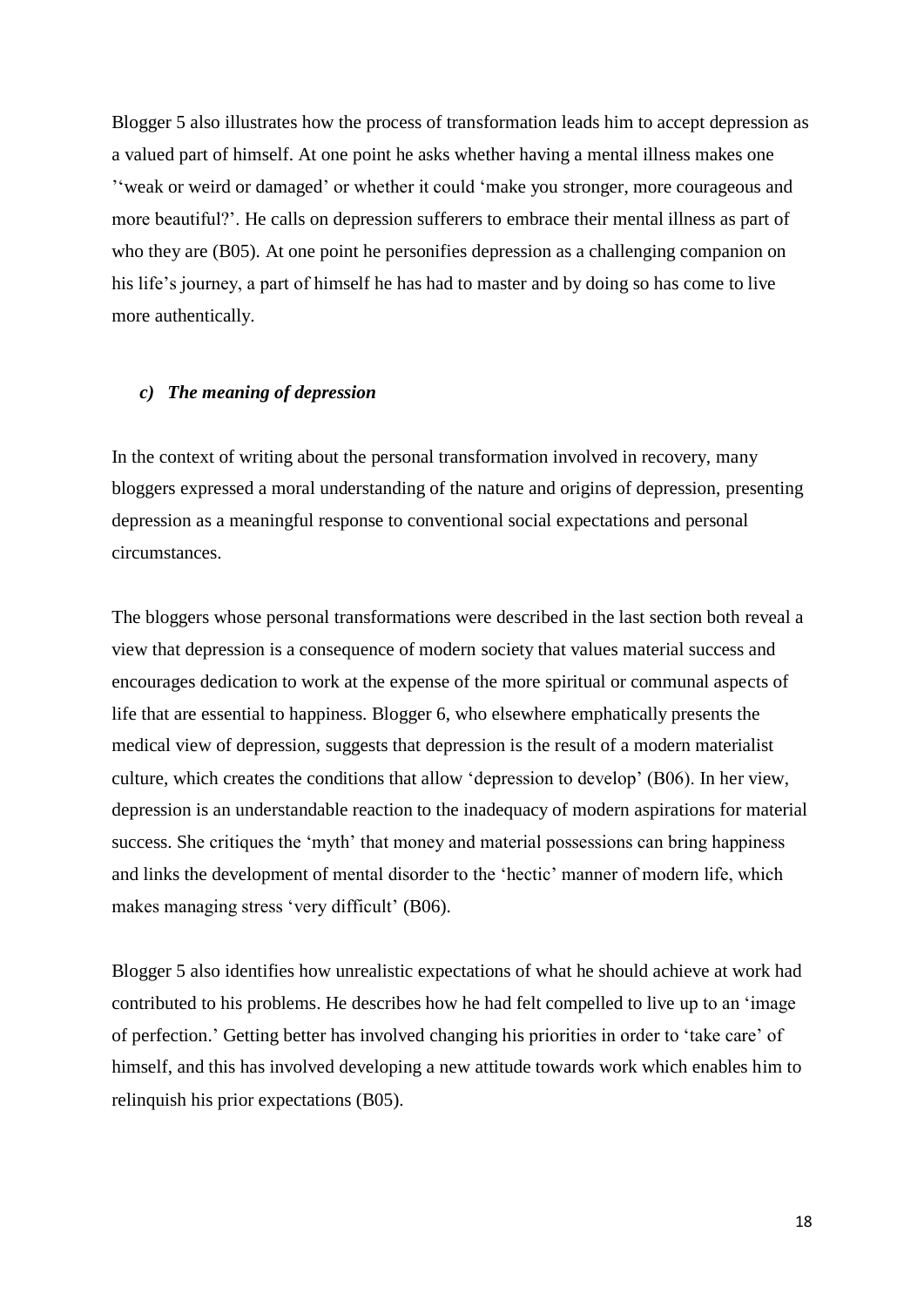Bloggers 5 and 6 illustrate how regarding depression as a meaningful reaction to the circumstances of modern life raises questions about the universal appeal of norms, such as beliefs in the merit of hard work and material success.

Bloggers also present accounts of depression as personal reactions to adverse, or traumatic life events, and as part of the interaction between past experiences and character. As well as suffering from the pressure of unrealistic expectations, blogger 5 writes of having to learn new ways to cope with years of past 'pain' (B05). Blogger 8 describes his depression as a form of unresolved grief at the death of his parents, which he attempted to manage by throwing himself into work and activity, but which 'festered' inside him, expressing itself 'sideways' in 'anger, denial and desperation' (B08). This blogger also acknowledges depression as an aspect of his character that he has to learn to master or overcome, although medical concepts are integrated into the account:

'I sit on my pot of self-pity … I get jealous and mad and jealous and sad and jealous and angry and depressed. I do this to myself. I allow this brain chemistry to happen. I allow myself to have stupid, unrealistic expectations' (B08).

The statement clearly indicates a moral view of depression as a condition the individual should be able to resist. The medical language of brain chemistry is added perhaps to provide authority, or to demonstrate that the blogger is familiar with official views about depression, but it does not detract from the impression that the blogger considers depression to be a result of his own inclinations to think and behave in certain ways.

Blogger 6, too, at one point describes depression as a state of being 'stuck' in the past, unable to move on with life. Overcoming depression is achieved by sifting through one's past in order to understand what led up to the state of depression and what perpetuates it. Here, depression is depicted as an unhelpful attitude of mind that can be overcome with intentional, individual effort.

# **Discussion**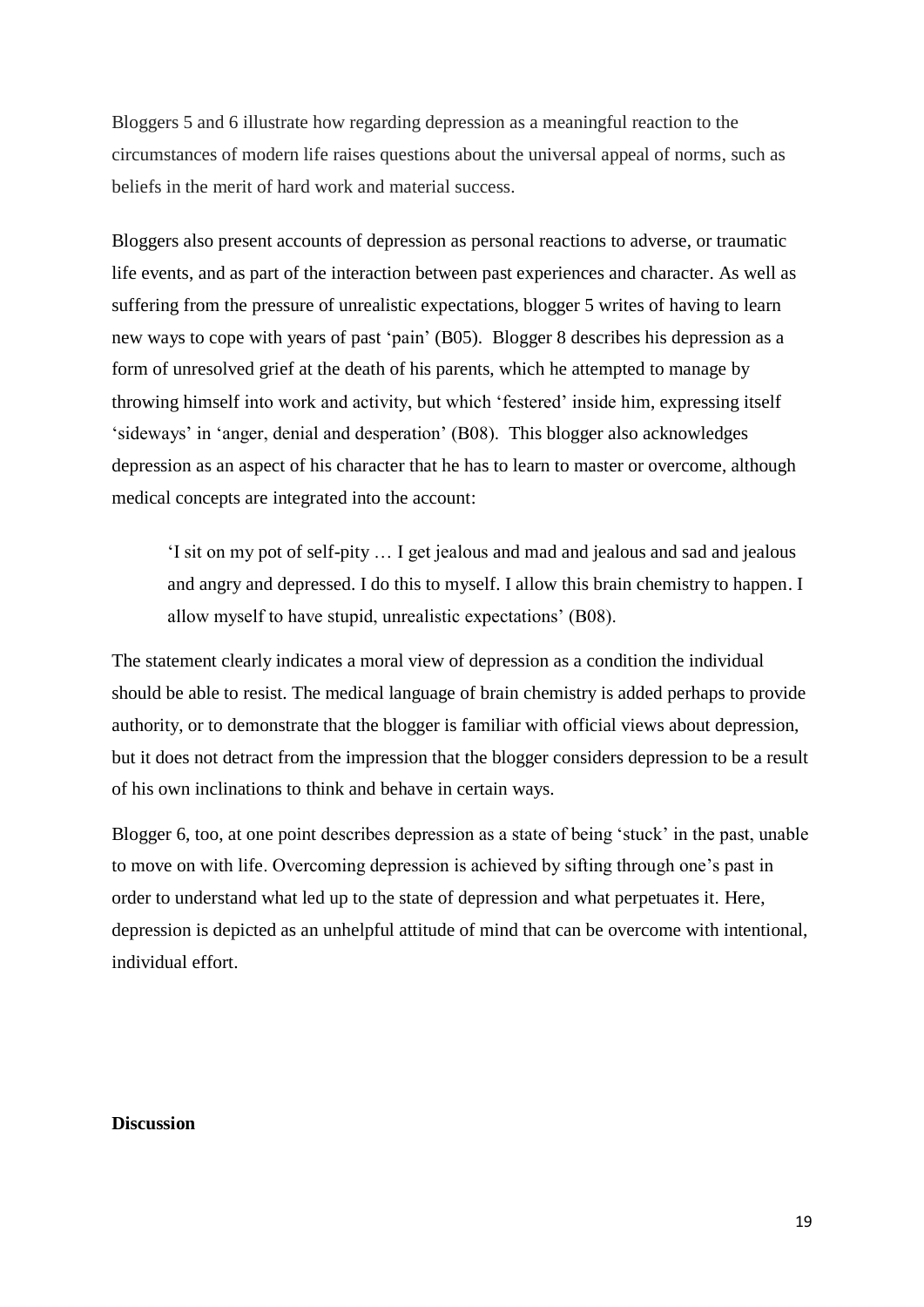The material from depression blogs reveals the presence of a moral concept of depression, which, in line with the ideas of Thomas Szasz, regards sufferers as moral agents who are responsible for their behaviour and who can take active steps to facilitate their own recovery. This is contrasted with a co-existing but contradictory medical view of depression. The medical view presents depression as a disease, originating in the body and distinct from the individual's character or self. The moral view presents it as a situation consisting of unwanted patterns of feelings and behaviour that, like all other feelings and behaviour are associated with character and which can be altered by a laborious, but rewarding process of personal change.

Despite campaigns to promote a medical understanding of depression, the moral view seemed to be deeply ingrained in bloggers' thinking. They could not simply present themselves as having a disease, as they would if they were sufferers of diabetes or heart disease. They needed to challenge the moral view explicitly and assertively, even sometimes to themselves. In this way, they echoed official descriptions of depression, which also overtly disavow the moral view, thereby confirming its continued influence. Indeed, as one blogger commented: 'there is substantial media coverage about depression being an illness, but most people do not believe it' (B06). In this way, the moral view appears to represent a deep-seated or 'commonsense' attitude towards the experience of depression, onto which, as Foucault suggested, the medical view has been imposed.

Previous qualitative research has identified elements of the moral view outlined here. People talk of depression in terms of not coping with societal demands, for example, and express feelings of failure [\(S. O. B. Fullagar, W. ,](#page-22-11) 2018; [Smardon, 2008\)](#page-24-6). The idea of depression being a catalyst for a valued process of self-transformation is also encountered [\(S. Fullagar,](#page-22-13)  [2009;](#page-22-13) [S. Fullagar & O'Brien, 2013,](#page-22-12) [2014\)](#page-22-6). Philosophical analyses of historical narratives illustrate the links between depression and a crisis of faith or values [\(Martin, 1999\)](#page-23-4). Research on antidepressants reveals people's anxieties about how drugs might change their authentic character [\(Malpass et al., 2009;](#page-23-14) [McLeod, 2014;](#page-23-13) [Stevenson & Knudsen, 2008\)](#page-24-7). Research that reports people's acceptance of the medical view of depression, also, nevertheless, identifies considerable ambivalence about it [\(Barr & Rose, 2008;](#page-21-3) [S. Fullagar & O'Brien, 2014;](#page-22-6) [Rogers](#page-23-12)  [et al., 2001\)](#page-23-12). Despite this, the nature of the moral view of depression and its implications have not been properly explicated or discussed.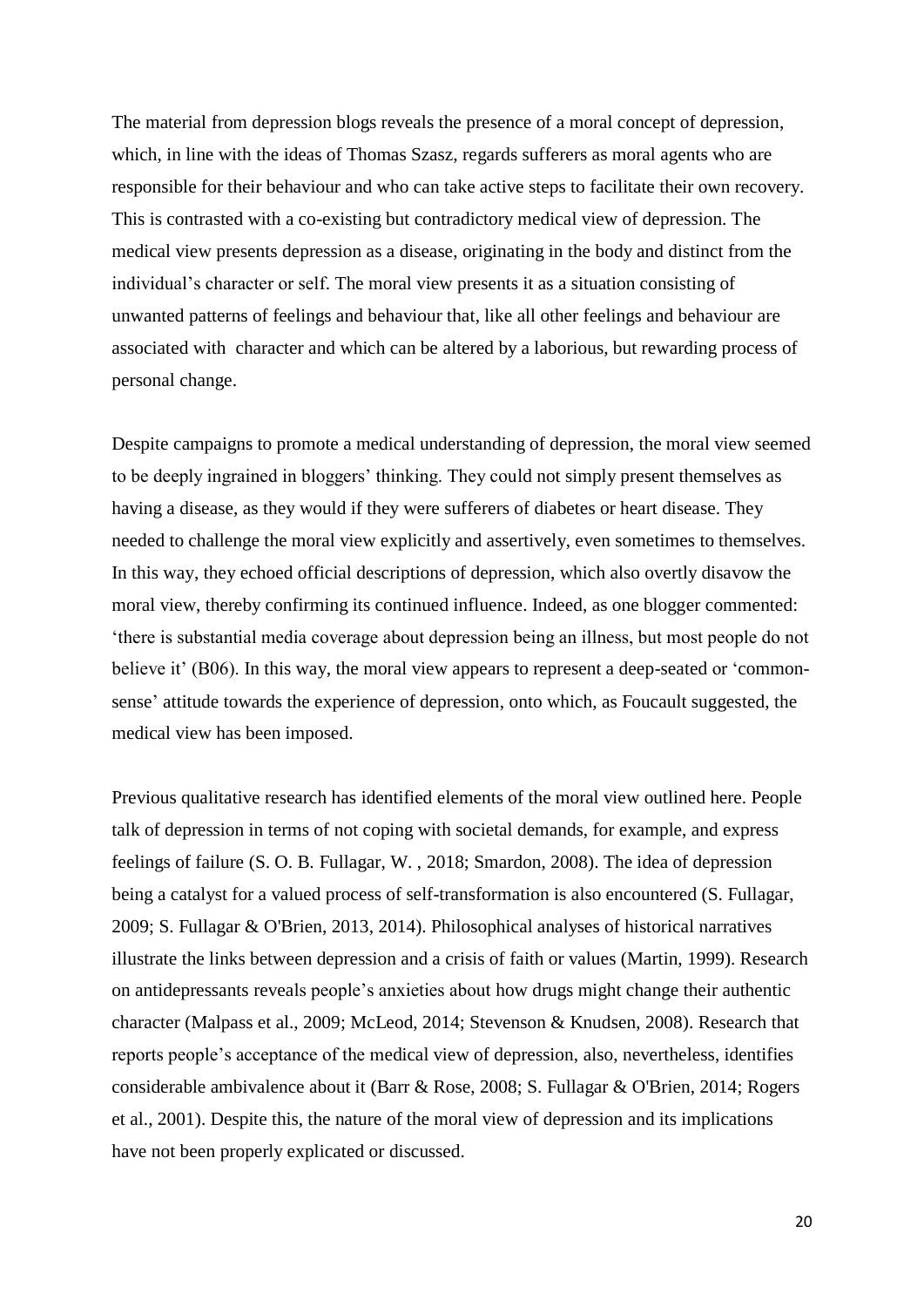The blog material confirms previous analyses of the appeal of medicalisation [\(Conrad &](#page-21-6)  [Potter, 2000\)](#page-21-6). Since bodily diseases consist of autonomous biological processes that unfold independently of the individual's agency, characterising depression as a medical condition enabled bloggers to renounce responsibility for their actions, and associated guilt and shame. Research has also highlighted how the medical view can produce a sense of stability, which is cemented in the material presence of antidepressant tablets, but which might theoretically be achieved in some other way [\(McLeod, 2014\)](#page-23-13).

In line with other research [\(S. Fullagar, 2009;](#page-22-13) [S. Fullagar & O'Brien, 2013,](#page-22-12) [2014\)](#page-22-6), the moral view put forward by bloggers' emphasised the meaningful nature of depression, and the importance of personal change or transformation in the process of recovery. Thus depression was inferred to consist of inconvenient or unhelpful reactions to adverse cultural or individual circumstances, that could be improved by a process of intentional effort, often involving a reorientation of moral values and leading to a more satisfying and authentic way of life.

In this way the blogs illustrate how the moral view of depression challenges contemporary social norms and values. Some bloggers had not found fulfilment in everyday modern life, despite having all the trappings of success. The moral view therefore aligns with critiques of neoliberal capitalism that question whether modern values that prioritise occupational performance and material acquisition are, in fact, conducive to happiness [\(Cederstrom, 2018;](#page-21-7) [Ferguson, 2007\)](#page-22-19). In contrast, by locating depression within the individual's body or brain, the medical view of depression conceals the role of external influences, including the unquestioned values that structure modern life in western societies. By divorcing depression from the individual's agency, the medical view logically precludes both personal resolution and social criticism.

However, the moral view with its emphasis on agency also entails that an individual is potentially open to moral judgement from others and from themselves. Karp (1994) describes the double edge sword of the medical position- the moral position also has two facets. While it enables people through its emphasis on the possibility of change, it also renders people susceptible to accusations of bad behaviour or weakness of character. This is likely the reason why other analysts have shied away from presenting the moral view of depression as a cogent position. Yet, as Foucault (1965) suggested, these moral judgements can be embedded in medical concepts too, not-withstanding their apparent objectivity and moral neutrality.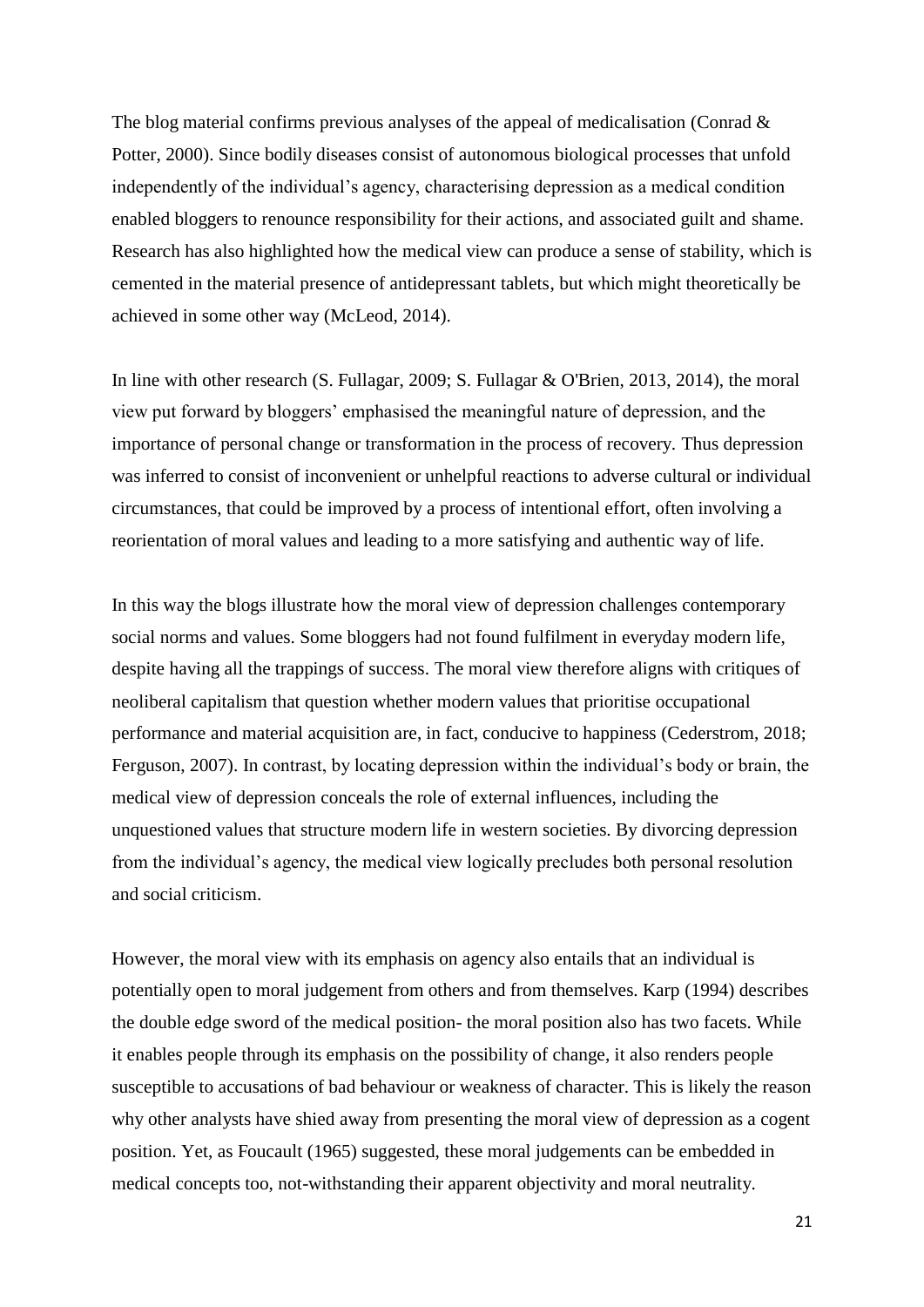Having a mental illness remains a stigmatised identity, as recognised by many participants in qualitative studies [\(S. Fullagar & O'Brien, 2014;](#page-22-6) [Karp, 1994;](#page-22-14) [Smardon, 2008\)](#page-24-6). If depression is understood within a moral framework, moral judgements and the social expectations they arise from, can be challenged. Disguising these judgements in medical terminology makes them immune to question or criticism.

This article highlights the existence and persistence of a 'moral' view of depression, which is revealed both in the ways that bloggers and others reject and challenge it, as well as the ways in which they embrace and accept it. It seems that the medical view has not succeeded in banishing the moral view because the latter still makes intuitive sense to people and enables them to take effective action. In this way the blogs illustrate how, as suggested by Szasz and Foucault, the medical view of depression has been superimposed onto a more deep-seated moral orientation that continues to form the foundations of our understanding of human emotions and behaviour.

# **References:**

- <span id="page-21-0"></span>Association, P. (2018, 29th March 2019). Antidepressant prescriptions in England double in a decade. *The Guardian*. Retrieved from [https://www.theguardian.com/society/2019/mar/29/antidepressant-prescriptions-in](https://www.theguardian.com/society/2019/mar/29/antidepressant-prescriptions-in-england-double-in-a-decade)[england-double-in-a-decade](https://www.theguardian.com/society/2019/mar/29/antidepressant-prescriptions-in-england-double-in-a-decade)
- <span id="page-21-3"></span>Barr, M., & Rose, D. (2008). The great ambivalence: factors likely to affect service user and public acceptability of the pharmacogenomics of antidepressant medication. *Sociol Health Illn, 30*(6), 944-958. doi:10.1111/j.1467-9566.2008.01116.x
- <span id="page-21-4"></span>Blumner, K. H., & Marcus, S. C. (2009). Changing perceptions of depression: ten-year trends from the general social survey. *Psychiatr Serv, 60*(3), 306-312. doi:10.1176/appi.ps.60.3.30610.1176/ps.2009.60.3.306
- <span id="page-21-5"></span>Brown, C., Battista, D. R., Sereika, S. M., Bruehlman, R. D., Dunbar-Jacob, J., & Thase, M. E. (2007). Primary care patients' personal illness models for depression: relationship to coping behavior and functional disability. *Gen Hosp Psychiatry, 29*(6), 492-500. doi:10.1016/j.genhosppsych.2007.07.007
- <span id="page-21-7"></span>Cederstrom, C. (2018). *The happiness fantasy*. Cambridge: Polity Press.
- <span id="page-21-1"></span>Conrad, P. (2009). Medicalization and social control. *Annual Review of Sociology, 18*, 209- 232.
- <span id="page-21-6"></span>Conrad, P., & Potter, D. (2000). From hyperactive children to ADHD adults: observations on the expansion of medical categories. *Social Problems, 47*(4), 559-582.
- <span id="page-21-2"></span>Correira, T. (2017). Revisiting Medicalization: A Critique of the Assumptions of What Counts As Medical Knowledge
- image. *Frontiers in Sociology, 2:14*. doi:doi: 10.3389/fsoc.2017.00014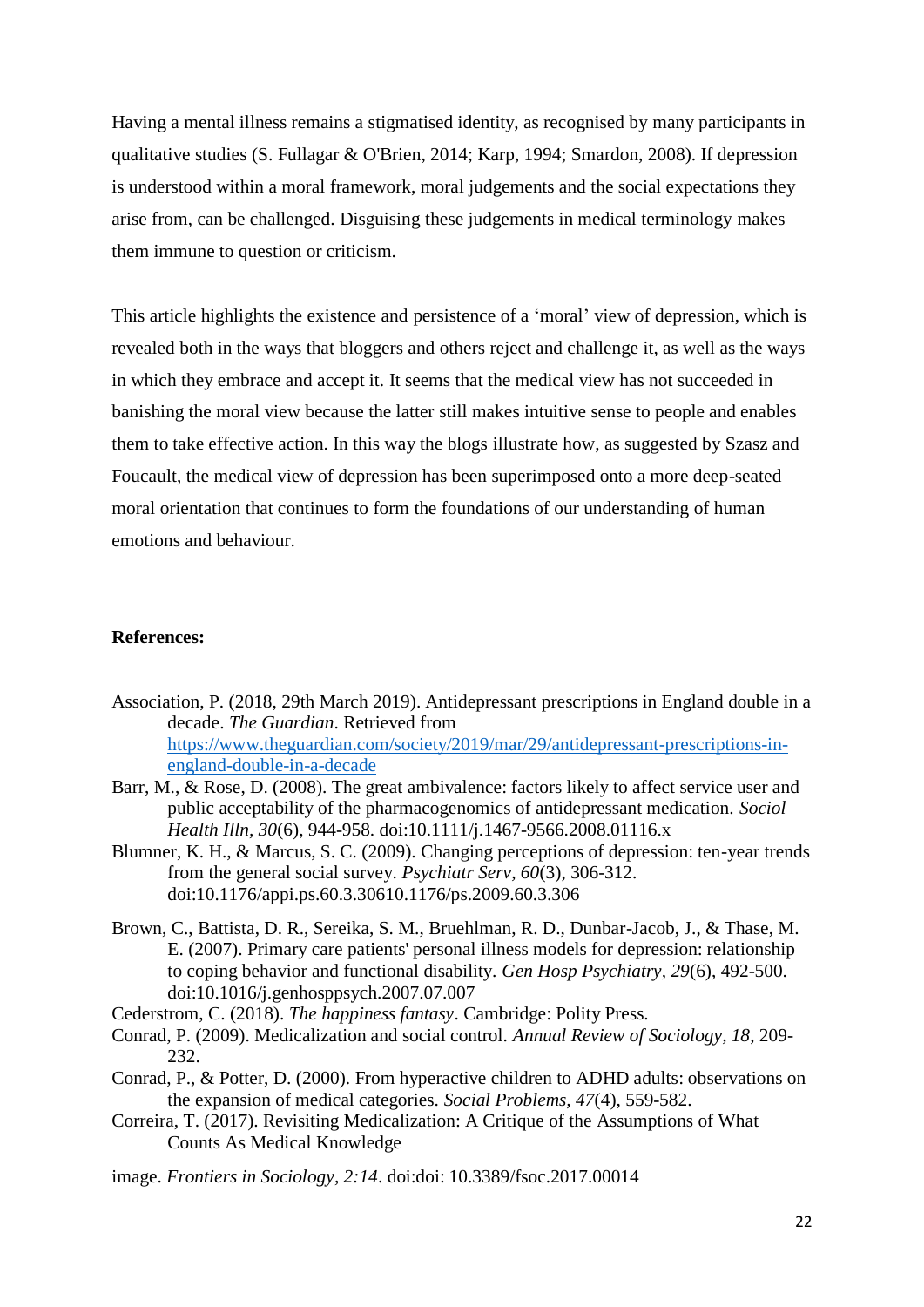- <span id="page-22-15"></span>Dietrich, S., Mergl, R., Freudenberg, P., Althaus, D., & Hegerl, U. (2010). Impact of a campaign on the public's attitudes towards depression. *Health Educ Res, 25*(1), 135- 150. doi:10.1093/her/cyp050
- <span id="page-22-1"></span>Duncan, P. D., N. . (2018, 10th August 2018). Four million people in England are long-term users of antidepressants. *The Guardian*. Retrieved from [https://www.theguardian.com/society/2018/aug/10/four-million-people-in-england](https://www.theguardian.com/society/2018/aug/10/four-million-people-in-england-are-long-term-users-of-antidepressants)[are-long-term-users-of-antidepressants](https://www.theguardian.com/society/2018/aug/10/four-million-people-in-england-are-long-term-users-of-antidepressants)
- <span id="page-22-19"></span>Ferguson, I. (2007). Neoliberalism, happiness and wellbeing. *International Socialism, 117(117)*. Retrieved from<https://isj.org.uk/neoliberalism-happiness-and-wellbeing/>
- <span id="page-22-5"></span>Fischer, J. M. (2006). *My Way: Essays on moral responsibility*. Oxford: Oxford University Press.
- <span id="page-22-4"></span>Foucault, M. (1965). *Madness and Civilisation*. New York: Random House Inc.
- <span id="page-22-13"></span>Fullagar, S. (2009). Negotiating the neurochemical self: anti-depressant consumption in women's recovery from depression. *Health (London), 13*(4), 389-406. doi:10.1177/1363459308101809
- <span id="page-22-12"></span>Fullagar, S., & O'Brien, W. (2013). Problematizing the neurochemical subject of antidepressant treatment: the limits of biomedical responses to women's emotional distress. *Health (London), 17*(1), 57-74. doi:10.1177/1363459312447255
- <span id="page-22-6"></span>Fullagar, S., & O'Brien, W. (2014). Social recovery and the move beyond deficit models of depression: a feminist analysis of mid-life women's self-care practices. *Soc Sci Med, 117*, 116-124. doi:10.1016/j.socscimed.2014.07.041
- <span id="page-22-11"></span>Fullagar, S. O. B., W. . (2018). Rethinking women's experiences of depression and recovery as emplacement: Spatiality, care and gender relations in rural Australia. *Journal of Rural Studies, 58*, 12-19.
- <span id="page-22-3"></span>Gonzalez-Moreno, M., Saborido, C., & Teira, D. (2015). Disease-mongering through clinical trials. *Stud Hist Philos Biol Biomed Sci, 51*, 11-18. doi:10.1016/j.shpsc.2015.02.007
- <span id="page-22-7"></span>Greenberg, G. (2010). *Manufacturing depression: The secret history of a modern disease*. London: Bloomsbury publishing.
- <span id="page-22-16"></span>Hansson, M., Chotai, J., & Bodlund, O. (2010). Patients' beliefs about the cause of their depression. *J Affect Disord, 124*(1-2), 54-59. doi:10.1016/j.jad.2009.10.032
- <span id="page-22-0"></span>Health and Social Care Information Centre. (2015). *Health Survey for England 2014*. Retrieved from London: [https://digital.nhs.uk/data-and](https://digital.nhs.uk/data-and-information/publications/statistical/health-survey-for-england/health-survey-for-england-2014)[information/publications/statistical/health-survey-for-england/health-survey-for](https://digital.nhs.uk/data-and-information/publications/statistical/health-survey-for-england/health-survey-for-england-2014)[england-2014](https://digital.nhs.uk/data-and-information/publications/statistical/health-survey-for-england/health-survey-for-england-2014)
- <span id="page-22-8"></span>Healy, D. (1997). *The Antidepressant Era*. New York: Harvard University Press.
- <span id="page-22-9"></span>Healy, D. (2015). Serotonin and depression. *BMJ, 350*, h1771. doi:10.1136/bmj.h1771
- <span id="page-22-17"></span>Hookway, N. (2008). Entering the blogosphere': some strategies for using blogs in social research. *Qualitative Research, 8*, 91-113.
- <span id="page-22-2"></span>Johnstone, L. B., M. with Cromby, J., Dillon, J., Harper, D., Kinderman, P., Longden, E., Pilgrim, D. & Read, J. . (2018). *The Power Threat Meaning Framework: Towards the identification of patterns in emotional distress, unusual experiences and troubled or troubling behaviour, as an alternative to functional psychiatric diagnosis.* Leicester: British Psychological Society.
- <span id="page-22-18"></span>Kangas, I. (2001). Making sense of depression: Perceptions of melancholia in lay narratives. *Health, 5*, 76-92. doi:doi:10.1177/136345930100500104
- <span id="page-22-14"></span>Karp, D. A. (1994). Living with depression: illness and identity turning points. *Qualitative Health Research, 4*, 6-30.
- <span id="page-22-10"></span>Kirsch, I. (2010). *The emperor's new drugs: exploding the antidepressant myth*. London: Basic Books.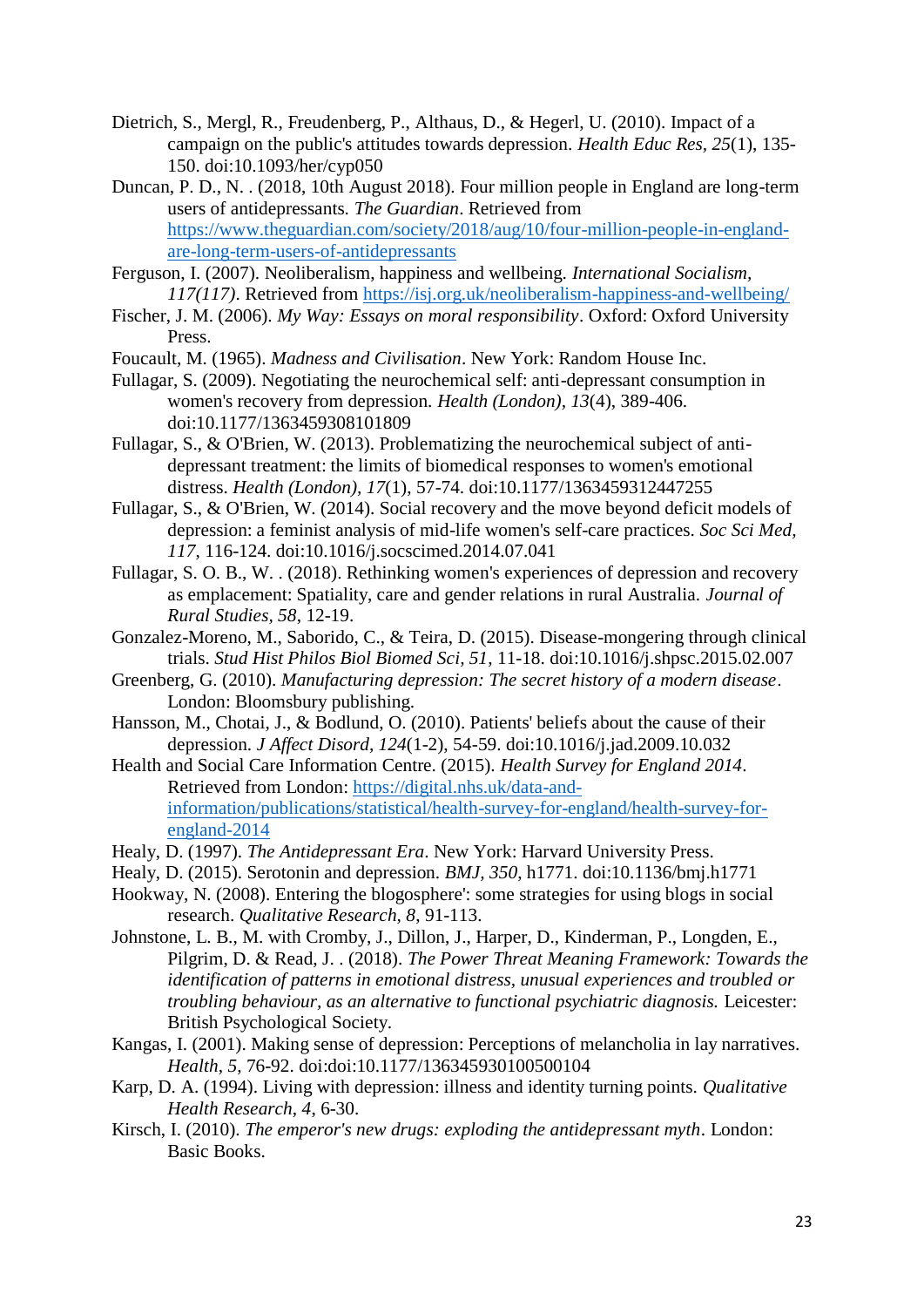- <span id="page-23-5"></span>Kokanovic, R., Butler, E., Halilovich, H., Palmer, V., Griffiths, F., Dowrick, C., & Gunn, J. (2013). Maps, models, and narratives: the ways people talk about depression. *Qual Health Res, 23*(1), 114-125. doi:10.1177/1049732312467231
- <span id="page-23-15"></span>Lafrance, M. S., J. (2006). Constructing a non-depressed self: Women's accounts of recovery from depression. *Feminism and Psychology, 16*(3), 307-325.
- <span id="page-23-2"></span>Laing, R. D. (1965). *The Divided Self*. Pelican Books.
- <span id="page-23-10"></span>Levine, D. (2017). Is depression a disease? . *US News(19/09/2017)*. Retrieved from [https://health.usnews.com/health-care/patient-advice/articles/2017-09-19/is](https://health.usnews.com/health-care/patient-advice/articles/2017-09-19/is-depression-a-disease)[depression-a-disease](https://health.usnews.com/health-care/patient-advice/articles/2017-09-19/is-depression-a-disease)
- <span id="page-23-0"></span>Longden, E., & Read, J. (2016). Social Adversity in the Etiology of Psychosis: A Review of the Evidence. *Am J Psychother, 70*(1), 5-33. doi:10.1176/appi.psychotherapy.2016.70.1.5
- <span id="page-23-19"></span>Lupton, D. (2014). *Digital sociology*. London: Routledge.
- <span id="page-23-14"></span>Malpass, A., Shaw, A., Sharp, D., Walter, F., Feder, G., Ridd, M., & Kessler, D. (2009). "Medication career" or "moral career"? The two sides of managing antidepressants: a meta-ethnography of patients' experience of antidepressants. *Soc.Sci.Med., 68*(1), 154-168. Retrieved from PM:19013702
- <span id="page-23-4"></span>Martin, M. W. (1999). Depression: illness, insight and identity *Philosophy, Psychiatry & Psychology, 6*, 271-286.
- <span id="page-23-13"></span>McLeod, K. (2014). The missing work of collaboration: Using assemblages to rethink antidepressant action. *Contemporary Drug Problems, 41*(109-142).
- <span id="page-23-6"></span>McLeod, K. (2017). *Wellbeing machine: how health emerges from the assemblages of everyday life*. Durham, NC: Carolina Academic Press.
- <span id="page-23-3"></span>Meyer, A. (1948). *The commonsense psychiatry of Dr Adolf Meyer*. New York: McGraw Hill.
- <span id="page-23-7"></span>Moncrieff, J. (2008). The creation of the concept of the antidepressant: an historical analysis. *Social Science and Medicine, 66*, 2346-2355.
- <span id="page-23-8"></span>Moncrieff, J., & Cohen, D. (2006). Do antidepressants cure or create abnormal brain states? *PLoS.Med., 3*(7), e240. Retrieved from PM:16724872
- <span id="page-23-16"></span>Munizza, C., Argentero, P., Coppo, A., Tibaldi, G., Di Giannantonio, M., Picci, R. L., & Rucci, P. (2013). Public beliefs and attitudes towards depression in Italy: a national survey. *PLoS One, 8*(5), e63806. doi:10.1371/journal.pone.0063806
- <span id="page-23-9"></span>National Institute of Mental Health. (2018). Depression: what you need to know. Retrieved from [https://www.nimh.nih.gov/health/publications/depression-what-you-need-to](https://www.nimh.nih.gov/health/publications/depression-what-you-need-to-know/index.shtml)[know/index.shtml](https://www.nimh.nih.gov/health/publications/depression-what-you-need-to-know/index.shtml)
- <span id="page-23-11"></span>O'Brien, W. F., S. (2008). Rethinking the relapse cycle of depression and recovery: a qualitative investigation of women's experiences. . *Social Alternatives, 27*, 6-13.
- <span id="page-23-1"></span>Pilgrim, D. (2019). *Key concepts in mental health.* London: Sage Publications Ltd.
- <span id="page-23-17"></span>Pilkington, P. D., Reavley, N. J., & Jorm, A. F. (2013). The Australian public's beliefs about the causes of depression: associated factors and changes over 16 years. *J Affect Disord, 150*(2), 356-362. doi:10.1016/j.jad.2013.04.019
- <span id="page-23-18"></span>Prins, M. A., Verhaak, P. F., Bensing, J. M., & van der Meer, K. (2008). Health beliefs and perceived need for mental health care of anxiety and depression--the patients' perspective explored. *Clin Psychol Rev, 28*(6), 1038-1058. doi:10.1016/j.cpr.2008.02.009
- <span id="page-23-12"></span>Rogers, A., May, C., & Oliver, D. (2001). Experiencing depression, experiencing the depressed: the separate worlds of patients and doctors. *Journal of Mental Health, 10*(3), 317-333.